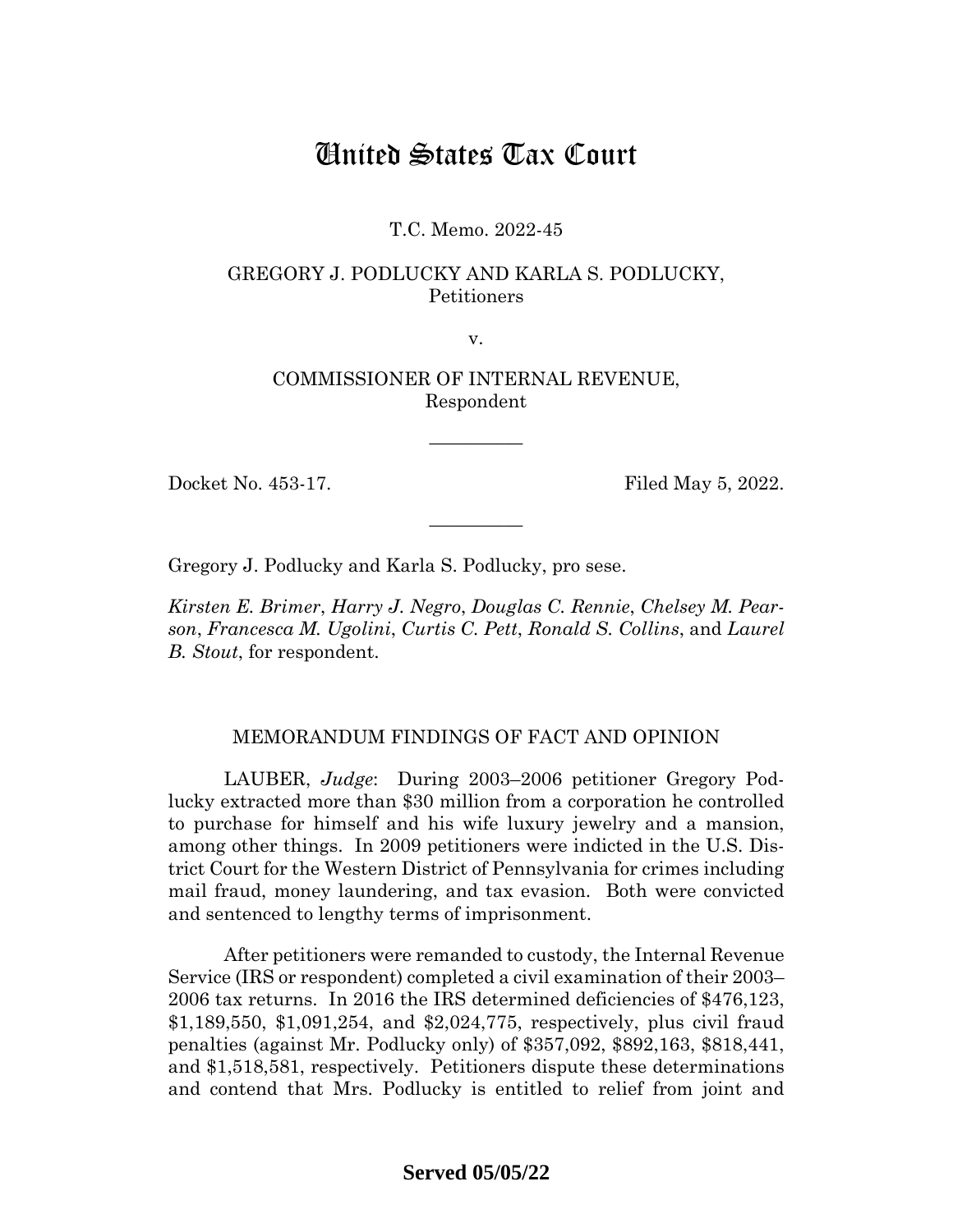**[\*2]** several liability under section 6015.<sup>1</sup> For the reasons that follow, we sustain the IRS's deficiency and penalty determinations and hold that Mrs. Podlucky is not entitled to "innocent spouse" relief.

#### FINDINGS OF FACT

The following facts are drawn from the pleadings, the trial testimony, documents admitted into evidence at trial, and a stipulation of facts with attached exhibits admitted into evidence under Rule 91(f). Petitioners Gregory Podlucky (Greg) and Karla Podlucky (Karla), husband and wife, filed joint returns for the four tax years at issue. When they filed the petition, Greg was incarcerated in Fort Dix, New Jersey, and Karla resided in Newhall, California.

## I. *Background*

Greg is a certified public accountant. He graduated from West Virginia University in 1984 with a degree in accounting and finance. After graduating he worked for his father, who owned a brewing company in Pennsylvania.

In the 1990s Greg started his own beverage bottling business, originally called Genesis, Inc. In 1995 he changed the company's name to Global Beverage Systems, Inc., and expanded its product line. In 2002 he changed its name to Le-Nature's, Inc. (LNI). LNI, a C corporation, specialized in bottling waters, teas, and similar beverages.

At all relevant times Greg was LNI's chief executive officer (CEO), majority shareholder, and chairman of the board. He headquartered LNI in Latrobe, Pennsylvania, about 12 miles from Ligonier, Pennsylvania, where he and Karla lived. He formed a subsidiary called Tea Systems International to sell tea concentrate to other bottlers. LNI had accounts at Merrill Lynch and various banks, and these financial records were introduced into evidence at trial.

During its early years LNI appears to have been successful. It grew rapidly, employing roughly 100 people by 2004. Greg hired his brother to serve as the company's chief operating officer. Under Greg's

<span id="page-1-0"></span><sup>&</sup>lt;sup>1</sup> Unless otherwise indicated, all statutory references are to the Internal Revenue Code, Title 26 U.S.C., in effect at all relevant times, all regulation references are to the Code of Federal Regulations, Title 26 (Treas. Reg.), in effect at all relevant times, and all Rule references are to the Tax Court Rules of Practice and Procedure. We round all monetary amounts to the nearest dollar.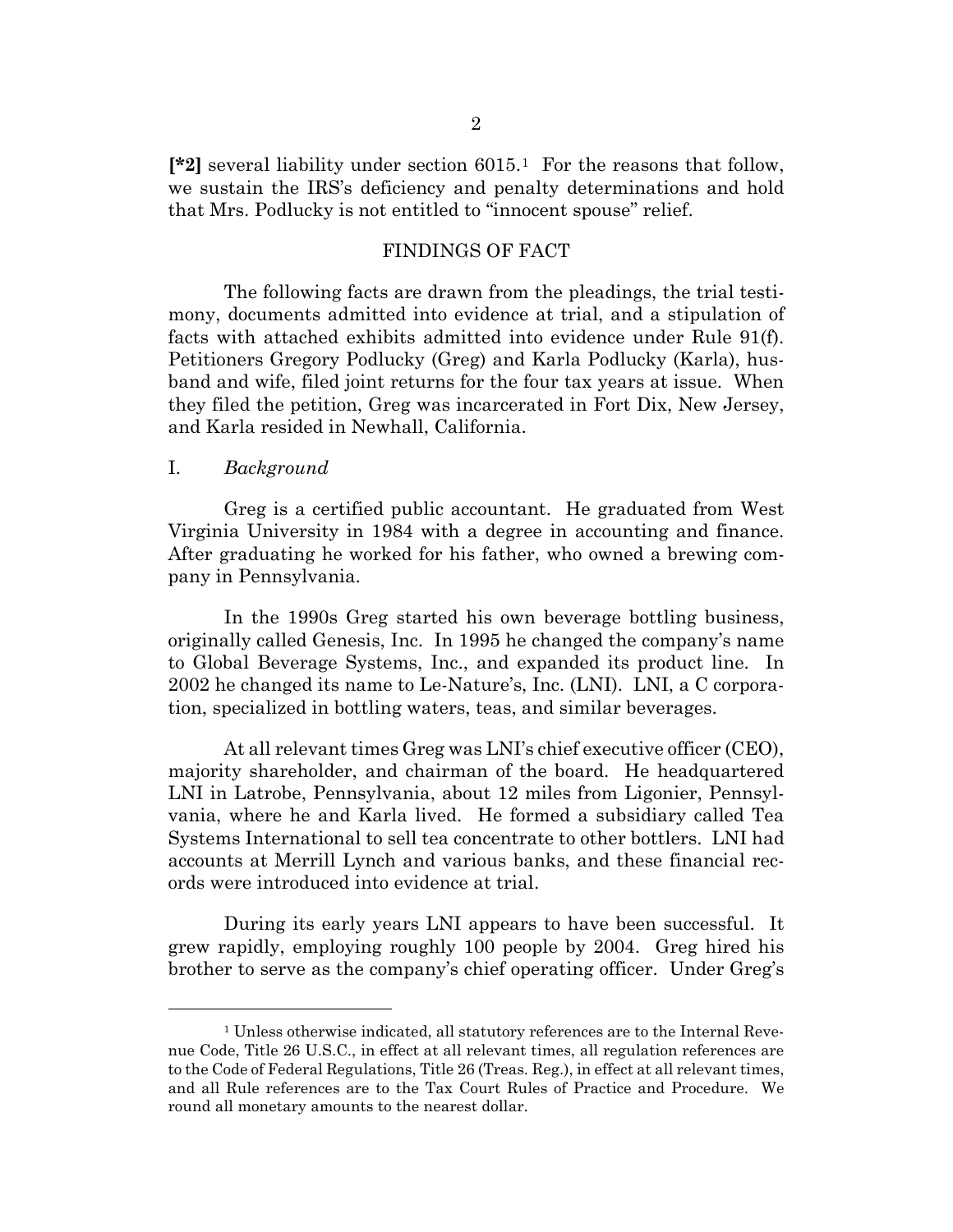**[\*3]** leadership LNI reported steadily rising year-over-year revenues and profits.

During the tax years at issue LNI had two minority shareholders, Smith Whiley & Co. (Smith Whiley) and George K. Baum Capital Partners (Baum). Both were private equity funds. Venita Fields, Smith Whiley's managing director, had learned about LNI in 1999 from an investment bank. She was interested in "alternative beverages" as an investment concept and believed that LNI might be attractive. On her recommendation Smith Whiley in 2000 invested \$10 million in LNI.

In connection with this investment Smith Whiley was given one seat on LNI's board, which was occupied by Ms. Fields. Smith Whiley purchased another \$5 million of LNI stock in 2002. It was then given a second seat on LNI's board, which was occupied by Ruth Huet. Both testified at trial of this case. Baum, the other minority shareholder, held the third outside seat on LNI's board. LNI also secured hundreds of millions of dollars in debt financing from larger financial institutions, including AIG, Wachovia, Wells Fargo, and Merrill Lynch.

When recommending the initial investment in LNI, Ms. Fields envisioned a holding period of about six years. In 2005, as that period neared its end, Smith Whiley considered cashing out its investment. Ms. Fields believed, on the basis of quarterly and annual reports furnished to her, that LNI had enjoyed a "sharp incline in revenues and profits." Sale of the LNI stock, she thought, would generate a significant return on Smith Whiley's investment.

Ms. Fields coordinated with Baum, the other minority shareholder, to investigate possible sale of their stock (or of the company). They hired an investment banker to estimate LNI's value and look for potential buyers. Ms. Fields received expressions of interest from several buyers, but no deal ever closed. Ms. Fields testified that Greg "sabotaged" the negotiations by refusing to give potential buyers access to LNI's accounting records. Rather than sell the company, Greg insisted on expanding its operations by building a production facility in Florida, but he never received board authorization to do that.

In May 2006 the minority shareholders sued LNI in the Delaware Chancery Court. *See George K. Baum Cap. Partners, LP v. Le-Nature's, Inc.*, No. CA2158 (Del. Ch. filed May 16, 2006). They alleged that Greg had intentionally obstructed their attempts to sell their stock by blocking access to LNI's books and records. A few months later AIG, one of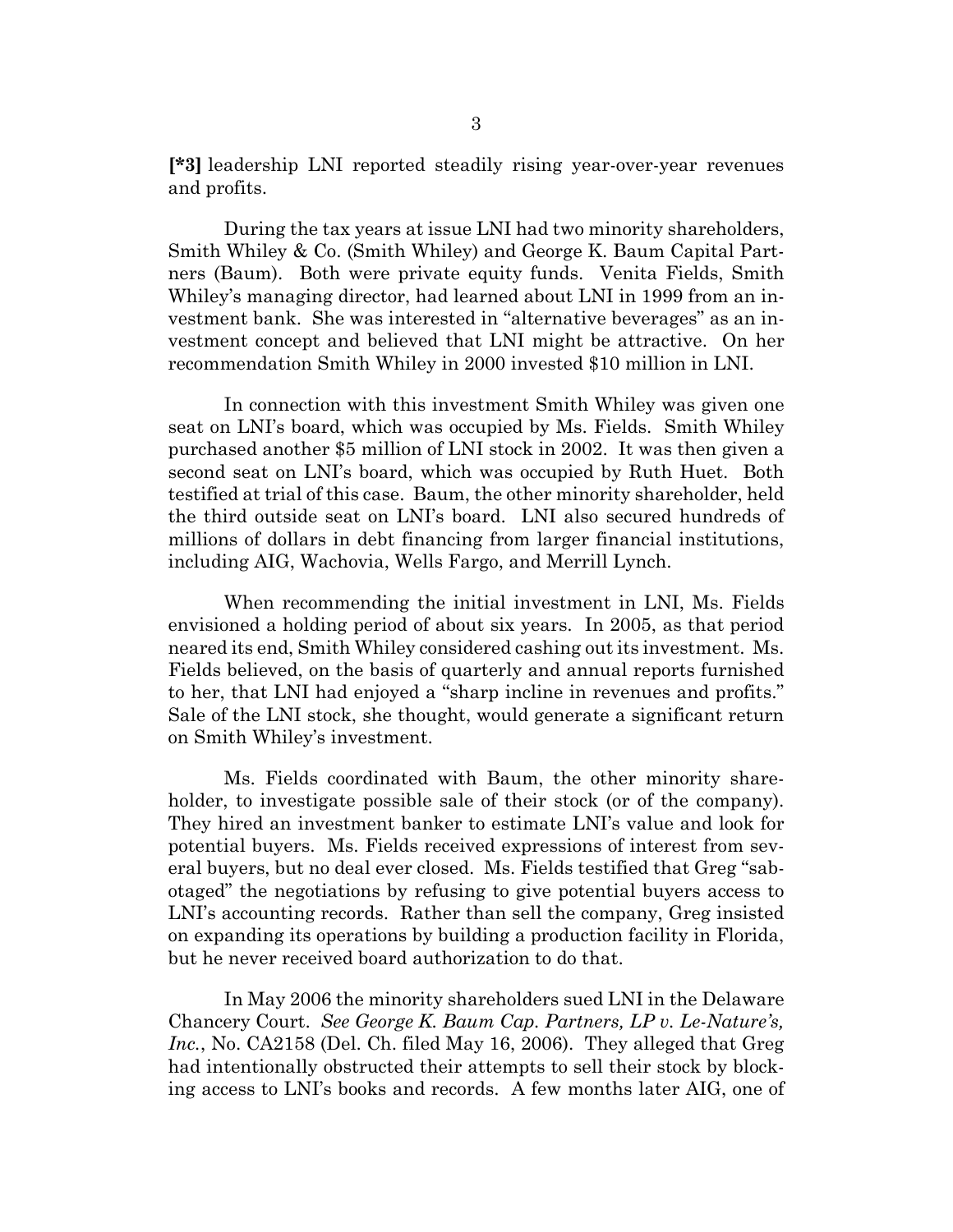**[\*4]** LNI's lenders, informed the minority shareholders of its belief that Greg had forged documents in order to secure loans and had used loan proceeds to purchase millions of dollars of assets for himself and his wife.

After receiving this information, the chancery court in October 2006 removed Greg as CEO and appointed a custodian to take control of LNI. Salvatore LoBiondo, the custodian's financial restructuring specialist, was directed to manage LNI on an interim basis and review its financial records to determine whether it could continue to operate. Mr. LoBiondo quickly discovered that LNI had maintained two sets of books: one set that reported actual sales and profits, and another that reported fictitious sales and profits. The gap between the two sets of figures was huge: In one year LNI reported roughly \$300 million in revenue, but its actual revenues were closer to \$30 million.

These findings prompted LNI's creditors to file an involuntary bankruptcy petition against it in the U.S. Bankruptcy Court for the Western District of Pennsylvania. The bankruptcy court granted that petition and directed Mr. LoBiondo to continue to manage LNI. By the end of November 2006 Mr. LoBiondo concluded that LNI could not be resuscitated. The company's Latrobe and Arizona facilities were closed, and it ceased operations. The minority shareholders lost virtually all of their investments, and LNI's lenders lost more than \$600 million.

#### II. *Criminal Investigation*

In December 2006 the Department of Justice, the IRS Criminal Investigation Division (CID), and the Postal Inspection Service began investigating petitioners for criminal wrongdoing. The Government believed that Greg had supplied LNI's lenders and minority shareholders with false financial documents to induce them to invest in LNI. And the Government believed that Greg had extracted funds from LNI, through a money laundering scheme, to purchase luxury goods for himself and his wife.

CID uncovered evidence that Greg had directed one of his employees to keep accounting records using two different software systems: One system was used to record LNI's actual results, and the other was used to create fictitious (and much more favorable) results. Greg told this employee "what he wanted LNI's sales to be" and instructed her to create fake invoices to support the fictitious sales numbers. This employee, who also pleaded guilty to criminal charges, helped Greg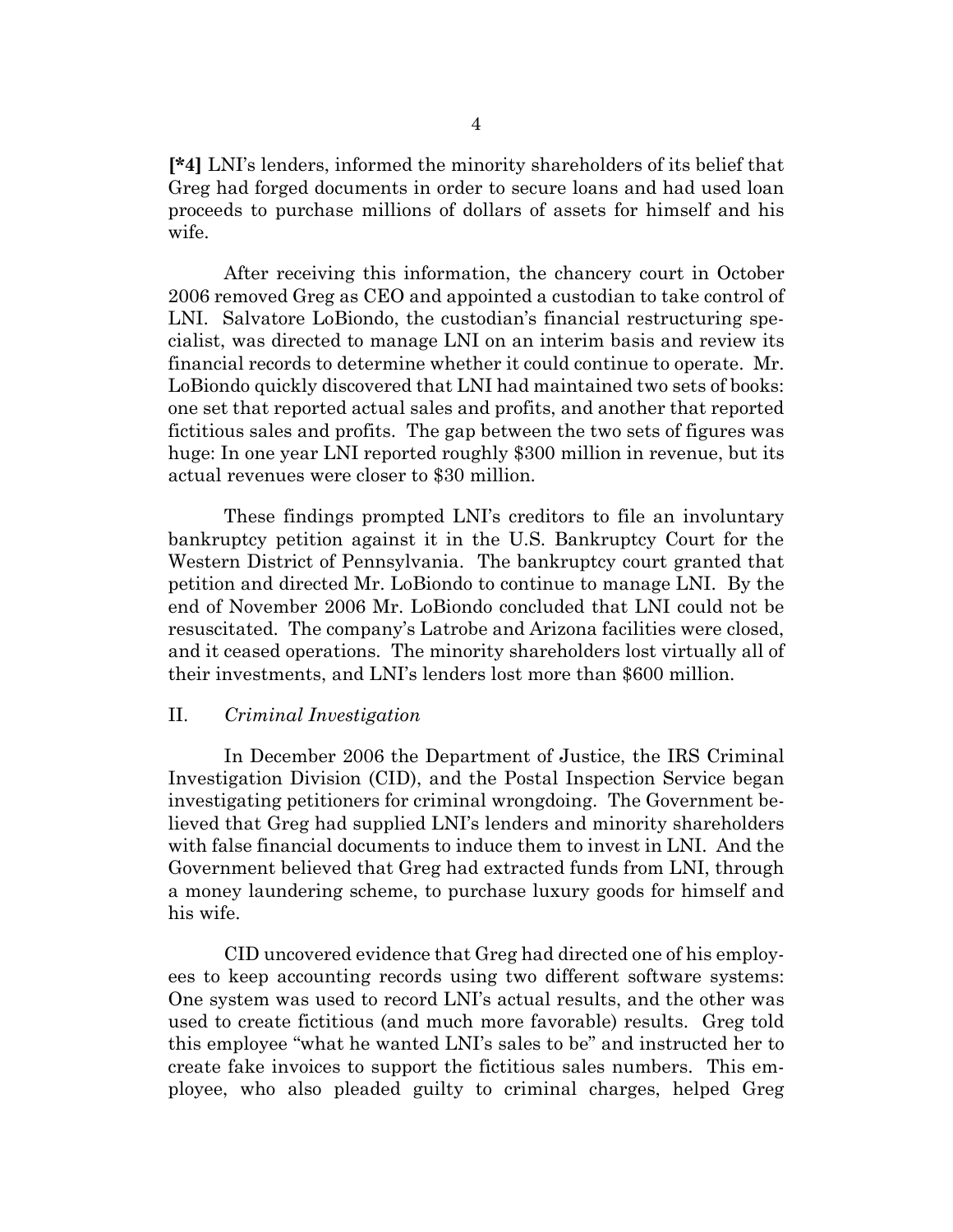**[\*5]** fabricate checks, create fictitious banking records, and generate false financial statements for LNI. The Government found on Greg's computer "templates" that he used to photoshop checks and bank statements. Greg used these bogus documents to induce lenders and potential investors to advance funds to the business.

The investigation also revealed that Greg had siphoned money out of LNI by writing checks on LNI's accounts and by wiring funds from those accounts to two shell companies he controlled: GVS Services (GVS) and Melissa Morgan Capital Corp. (2MC), the latter being named after his daughter.<sup>2</sup> There is no evidence that GVS or 2MC engaged in any meaningful business activities. Both were in essence "incorporated pocketbooks" through which Greg channeled funds in an effort to conceal LNI's identity as the source. GVS and 2MC had numerous bank and brokerage accounts, and their financial records were introduced into evidence at trial.

The banking records showed that Greg had siphoned more than \$30 million out of LNI to purchase assets for himself and his wife. Roughly 70% of the assets thus purchased consisted of luxury jewelry mostly women's jewelry—including bracelets, necklaces, diamond rings, and watches designed by Chopard, Patek Philippe, and Rolex.

When purchasing jewelry, Greg (or his employee) would often create fictitious invoices from LNI's suppliers. Greg would wire funds from LNI to a bank account in the name of 2MC or GVS, supposedly in payment of these invoices. Greg or Karla would then write checks on these accounts to jewelry vendors. Criminal investigators analyzed these checks and bank transfers and ascertained that Greg used LNI's funds to acquire more than \$22 million in jewelry during 2003–2006.

Greg needed a safe place to store all this jewelry. He directed an employee to build a "secret room" at LNI's headquarters in Latrobe. The secret room was described as "a corner of another room that had been walled off with cinder block." To enter the room an individual had to walk through "a small metal door, lift a rug, and crawl." Criminal investigators executed a search warrant and found in the room commercial grade safes stocked with gemstones, necklaces, watches, bracelets, and diamond rings, as well as filing cabinets cataloging each piece.

<span id="page-4-0"></span><sup>2</sup> Greg created several partnerships related to 2MC; for convenience we refer to all of these related entities as "2MC."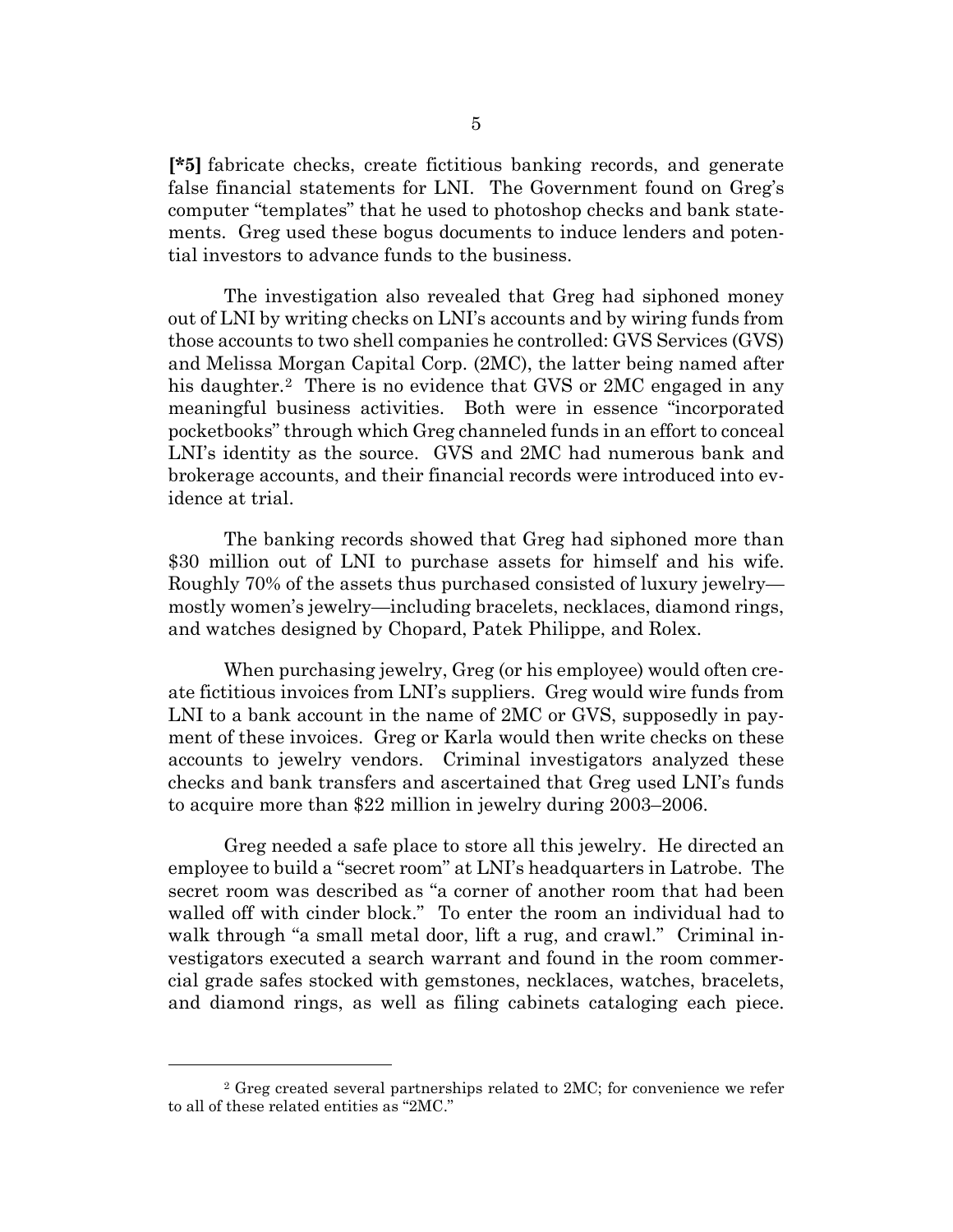**[\*6]** Needless to say, LNI's board of directors did not know about this secret room or its contents.

Greg also used company funds to purchase real estate that he diverted to his personal use. In 2002 the board of directors approved an expansion of the Latrobe bottling plant; the new facilities included ample space for conference rooms and employee offices. But Greg insisted that LNI also purchase a 4.7-acre plot of land (Lot 21) in Ligonier. This property was 12 miles from the bottling plant, but it was adjacent to petitioners' primary residence. LNI never listed Lot 21 as a corporate asset on its financial statements. The property was zoned for residential (not commercial) use; at no time did Greg or LNI seek to change its zoning.

In 2003 LNI transferred Lot 21 to petitioners for \$1. At trial Ms. Huet credibly testified that the board of directors never approved this transfer. Greg cross-examined Ms. Huet and showed her board meeting notes that purported to grant approval. Ms. Huet reiterated that the board never approved the proposal and that the document in question appeared to be one of many "board document[s] that [Greg] altered."

Later that year petitioners applied for, and received, a building permit to construct on Lot 21 a 12,071-square-foot single-family house. They hired an architect and a general contractor known in the area for undertaking "high-end residential projects." One of the invoices referred to the property as the "Podlucky Gate House." The architects and contractors were generally paid by checks drawn on 2MC or GVS bank accounts. The house was described as a "mansion" with six bedrooms and nine baths.

CID also discovered that Greg was an avid collector of toy trains, preferring the Lionel brand. In 2005 and 2006 Greg used LNI's funds to purchase Lionel trains from a variety of vendors, including Toy Trains Unlimited, Nicholas Smith Trains, Eastside Trains, and the Train Engineer. In 2005 he placed orders totaling \$1,066,628, and in 2006 he placed orders totaling \$76,662. He typically purchased two of each item, leaving one in its original packaging to preserve it in mint condition. He stored the model trains in LNI's warehouse. LNI's board of directors had no knowledge of, and did not approve, these purchases.

Finally, CID questioned a \$10,772 college tuition payment for petitioners' son, Jesse Podlucky. In 2004 Jesse attended Saint Vincent College. On May 3, 2004, Greg wired \$750,000 from LNI to one of 2MC's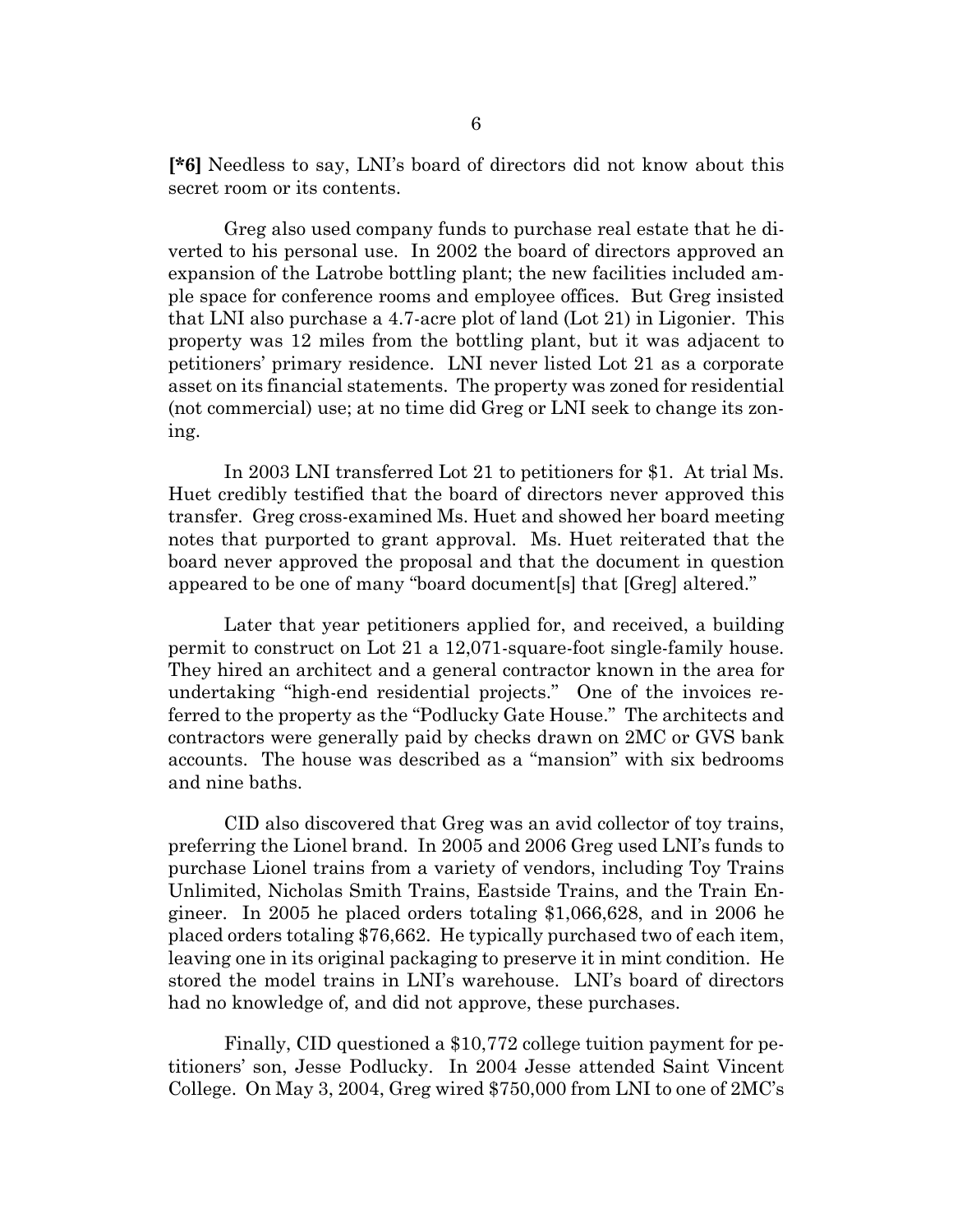**[\*7]** bank accounts. Five days later, Karla drew a check on 2MC's account for \$10,772, payable to Saint Vincent College. This covered two semesters of tuition, a parking ticket assessed by the school, and other miscellaneous fees.

In September 2009 Greg was indicted on counts of mail fraud, conspiracy to commit money laundering, and attempting to evade or defeat tax in violation of section 7201. The tax charges were based on his failure to report roughly \$35 million of income, in the form of constructive distributions from LNI. Greg pleaded guilty to one count of tax evasion (for 2005), as well as one count of conspiracy and mail fraud. He was sentenced to 20 years' imprisonment.

Karla was indicted on counts of money laundering and conspiracy to commit money laundering. The Government alleged that Karla sold jewelry during the investigation and attempted to conceal the proceeds in trusts and shell companies. She was tried in the U.S. District Court for the Western District of Pennsylvania. In November 2011 she was found guilty of money laundering and sentenced to 51 months' imprisonment. Her conviction was affirmed on appeal. *See United States v. Podlucky*, 567 F. App'x 139 (3d Cir. 2014).

The Government called Brent Nestor to testify as a witness during Karla's criminal trial. At that time Mr. Nestor served as senior vice president of sales for Van Cleef & Arpels (VCA), working in the company's New York office. Mr. Nestor testified about Greg's jewelry purchases from VCA, explaining that most of the jewelry was custom made for Karla. To enable these orders to be filled, Mr. Nestor traveled to Pennsylvania to take Karla's measurements so that rings, bracelets, and necklaces could be sized to fit her exactly.

Mr. Nestor testified that Greg "was quite specific about making the pieces a certain size to fit his wife" and that Karla had personally confirmed her own jewelry preferences. He recalled Karla's writing in one email that she "like[s] the stones to be the center stars," that "diamond encrusted bangles are not comfortable," and that she "like[s] simple, classic, tailored designs." With respect to a special "diamond wedding band" request, Mr. Nestor emailed Greg saying that VCA's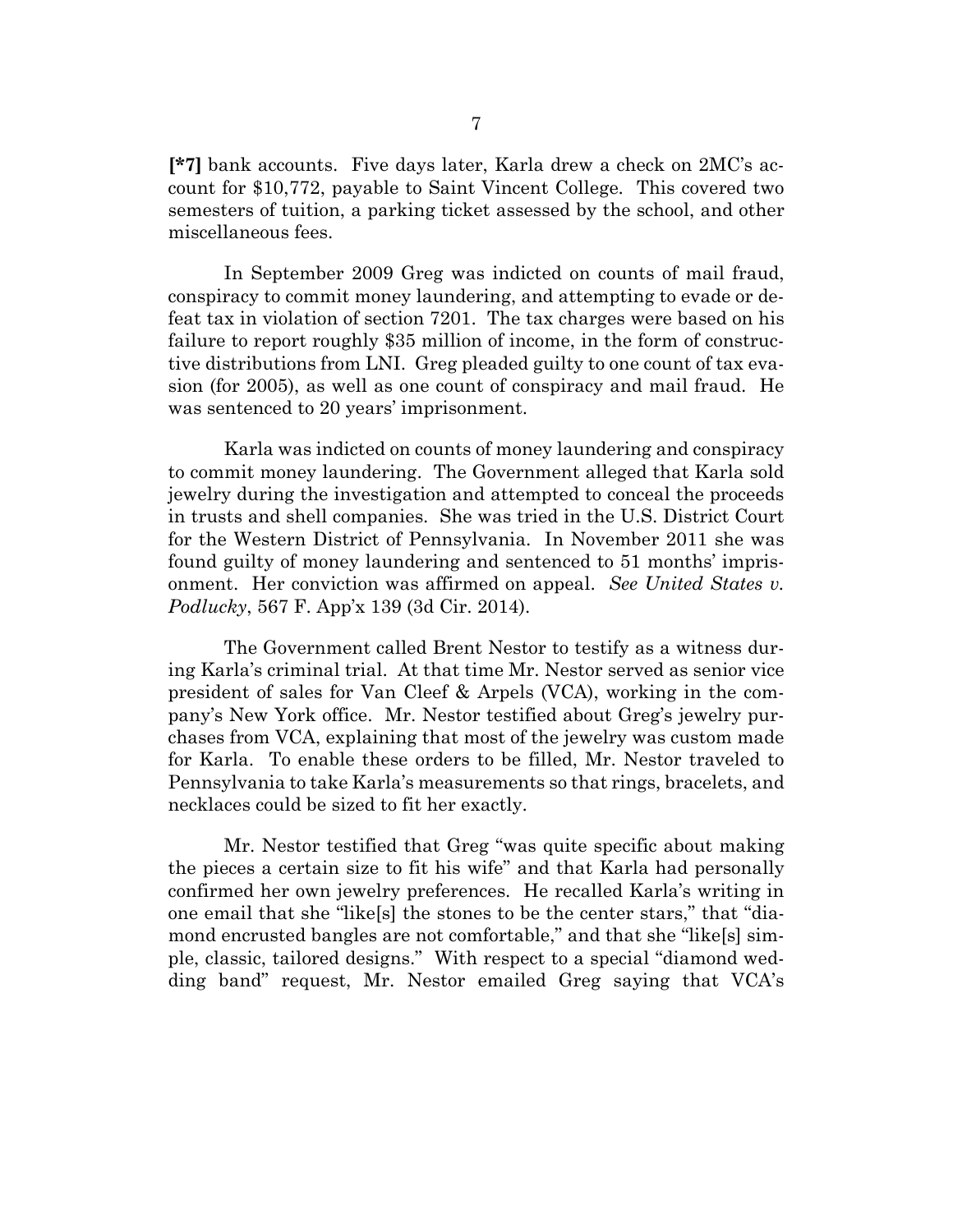**[\*8]** "designer has revised several proposals because we want to make sure the motifs around the ring are comfortable for Mrs. P to wear."[3](#page-7-0)

If petitioners had a particularly unique or special request, Mr. Nestor would refer it to Lily Vongwattanakit, VCA's director of gem purchasing and special orders. Her role was to discuss the request with the client, take measurements, and send the relevant information to VCA's headquarters in Paris. Ms. Vongwattanakit credibly testified during the Tax Court trial that she met with petitioners to discuss their special requests and take Karla's measurements. Ms. Vongwattanakit testified that she had placed a number of these special orders for petitioners. Petitioners purchased so much jewelry from VCA that its employees called their orders the "Podlucky Collection."

Petitioners also worked closely with Angela Patin, a sales representative for Traditional Jewelers. Ms. Patin credibly testified during the Tax Court trial that Greg generally placed the orders but that the jewelry "was mostly for Karla." The jewelry included custom made rings, earrings, bracelets, and necklaces. Ms. Patin credibly testified that she took Karla's measurements so that the jewelry could be sized to fit her exactly.

## III. *IRS Examination and Tax Court Proceedings*

Following petitioners' criminal investigation, the IRS in 2012 initiated a civil examination of their 2003–2006 joint Federal income tax returns. For these years petitioners reported between \$350,000 and \$600,000 of income. The case was assigned to Revenue Agent (RA) Lisa Gaiser. RA Gaiser reconstructed petitioners' income by reviewing bank records, checks, invoices, and other documents obtained during the criminal investigation. She also relied on the prosecution report that underlay the Government's criminal tax evasion charges. Evaluating this information, RA Gaiser determined that petitioners had received

<span id="page-7-0"></span><sup>3</sup> Respondent filed a Motion in Limine requesting that Mr. Nestor's prior testimony be admitted under Rule 804(b)(1) of the Federal Rules of Evidence. That provision provides an exception to the hearsay rules when the declarant is unavailable, the testimony was given "at a trial," and the testimony is "now offered against a party who had . . . an opportunity and similar motive to develop it by direct, cross-, or redirect examination." Fed. R. Evid. 804(b)(1). Mr. Nestor resides in Switzerland and was unavailable at the time of the Tax Court trial. By Order served October 21, 2021, we granted respondent's motion.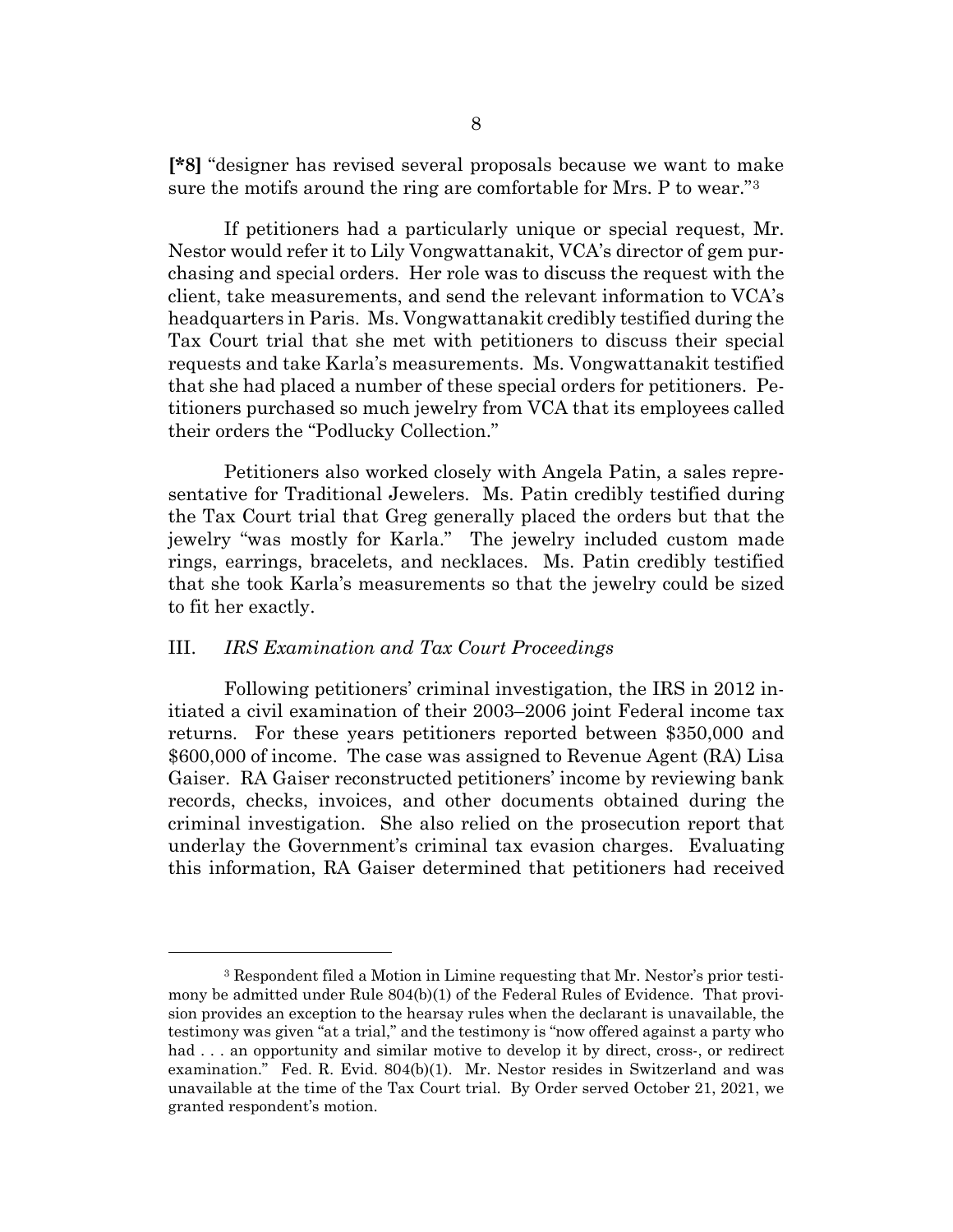**[\*9]** unreported income during 2003–2006, in the form of constructive distributions from LNI, as follows:

| Total | \$22,749,979 | \$10,986,667 | \$1,143,290 | \$10,772 | \$34,890,708 |
|-------|--------------|--------------|-------------|----------|--------------|
| 2006  | 9,959,935    | 3,418,351    | 76,662      |          | 13,454,948   |
| 2005  | 2,150,637    | 3,899,182    | \$1,066,628 |          | 7,116,447    |
| 2004  | 4,552,786    | 3,322,063    |             | \$10,772 | 7,885,621    |
| 2003  | \$6,086,621  | \$347,071    |             |          | \$6,433,692  |
| Year  | Jewelry      | Lot 21       | Trains      | Tuition  | Total        |

RA Gaiser then calculated petitioners' taxable income using the rules set forth in section 301. It provides that distributions from a C corporation are taxable as dividends to the extent of the corporation's earnings and profits (E&P). *See* §§ 301(c)(1), 316(a). If distributions exceed E&P, they are nontaxable returns of capital to the extent of the shareholder's basis in his stock. *See* § 301(c)(2). Distributions in excess of basis are taxed as capital gain. *See* §§ 301(c)(3), 1001(a).

Setting aside LNI's fictitious financial statements, RA Gaiser determined that the company actually had zero E&P during 2003–2006. She determined that Greg had \$3,354,021 of basis in his LNI stock, so a portion of the 2003 distribution constituted a nontaxable return of capital. She determined that a dividend of \$93,500, which petitioners reported as having been paid by LNI in 2004, should be recharacterized as capital gain given the absence of E&P. RA Gaiser accordingly determined for each year additional income in the form of long-term capital gain, producing deficiencies (after other minor income adjustments) and civil fraud penalties (against Greg only) as follows:

| <b>Total</b> | \$31,630,187 | \$4,781,702 | \$3,586,277          |
|--------------|--------------|-------------|----------------------|
| 2006         | 13,454,948   | 2,024,775   | 1,518,581            |
| 2005         | 7,116,447    | 1,091,254   | 818,441              |
| 2004         | 7,979,121    | 1,189,550   | 892,163              |
| 2003         | \$3,079,671  | \$476,123   | \$357,092            |
| Year         | Capital Gain | Deficiency  | <b>Fraud Penalty</b> |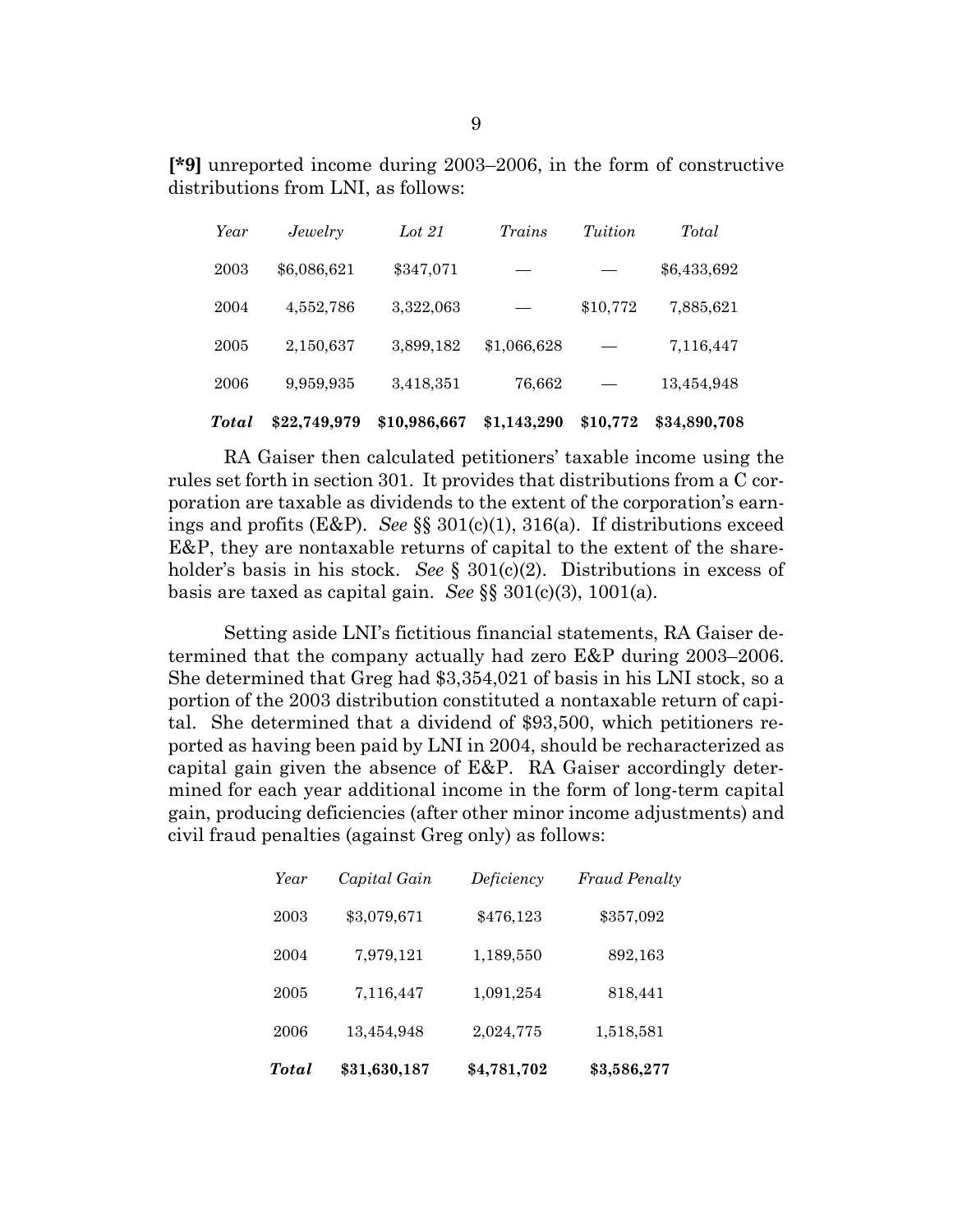**[\*10]** In April 2012 RA Gaiser prepared Form 11661, Fraud Development Recommendation–Examination. On that form she recommended that the IRS assert against Greg fraud penalties under section 6663 for 2003–2006. She forwarded the case file to Renee Zaffino, her supervisor. Ms. Zaffino signed the form on April 23, 2012, as RA Gaiser's "Group Manager." Susan Harper, an IRS fraud technical advisor, signed the Form 11661 on May 14, 2012.

On March 22, 2013, RA Gaiser sent petitioners a 30-day letter. She attached to that letter Form 4549–A, Income Tax Discrepancy Adjustments. These documents communicated to Greg that the IRS proposed to assert fraud penalties against him.

On November 21, 2016, the IRS issued petitioners a notice of deficiency for 2003–2006. The notice determined deficiencies totaling \$4,781,702 and fraud penalties against Greg totaling \$3,586,277. Petitioners timely petitioned this Court, proceeding pro se.

Throughout these proceedings petitioners have refused to cooperate with respondent in preparing this case for trial. They refused to stipulate a single document, and they refused to stipulate undisputed facts, both in violation of Rule 91(a)(1). By Order served July 15, 2021, we granted respondent's Motion to deem certain facts, documents, and information established for purposes of this case. *See* Rule 91(f).

Greg has advanced many frivolous arguments and submitted filings plainly intended to delay these proceedings: He has challenged the income tax as unconstitutional; he has asserted that we lack personal and subject matter jurisdiction over him; and he has demanded that we award him \$22 billion in damages for operating as a "Star Chamber Court."[4](#page-9-0) Greg has filed ten improper appeals from our interlocutory orders.[5](#page-9-1)

<span id="page-9-0"></span><sup>4</sup> Petitioners improperly attached "exhibits" and other documentary evidence to their post-trial briefs. By Order served March 23, 2022, we struck these "exhibits" from the record. We explained that the record had been closed since October 2021 and that documents cannot be "interjected into the record as attachments to pleadings or briefs." We did not consider these documents when preparing this opinion.

<span id="page-9-1"></span><sup>5</sup> Greg initially filed these interlocutory appeals in the U.S. Court of Appeals for the Third Circuit. After the Department of Justice moved to enjoin him from filing any more frivolous appeals, he began filing appeals in the U.S. Court of Appeals for the Ninth Circuit.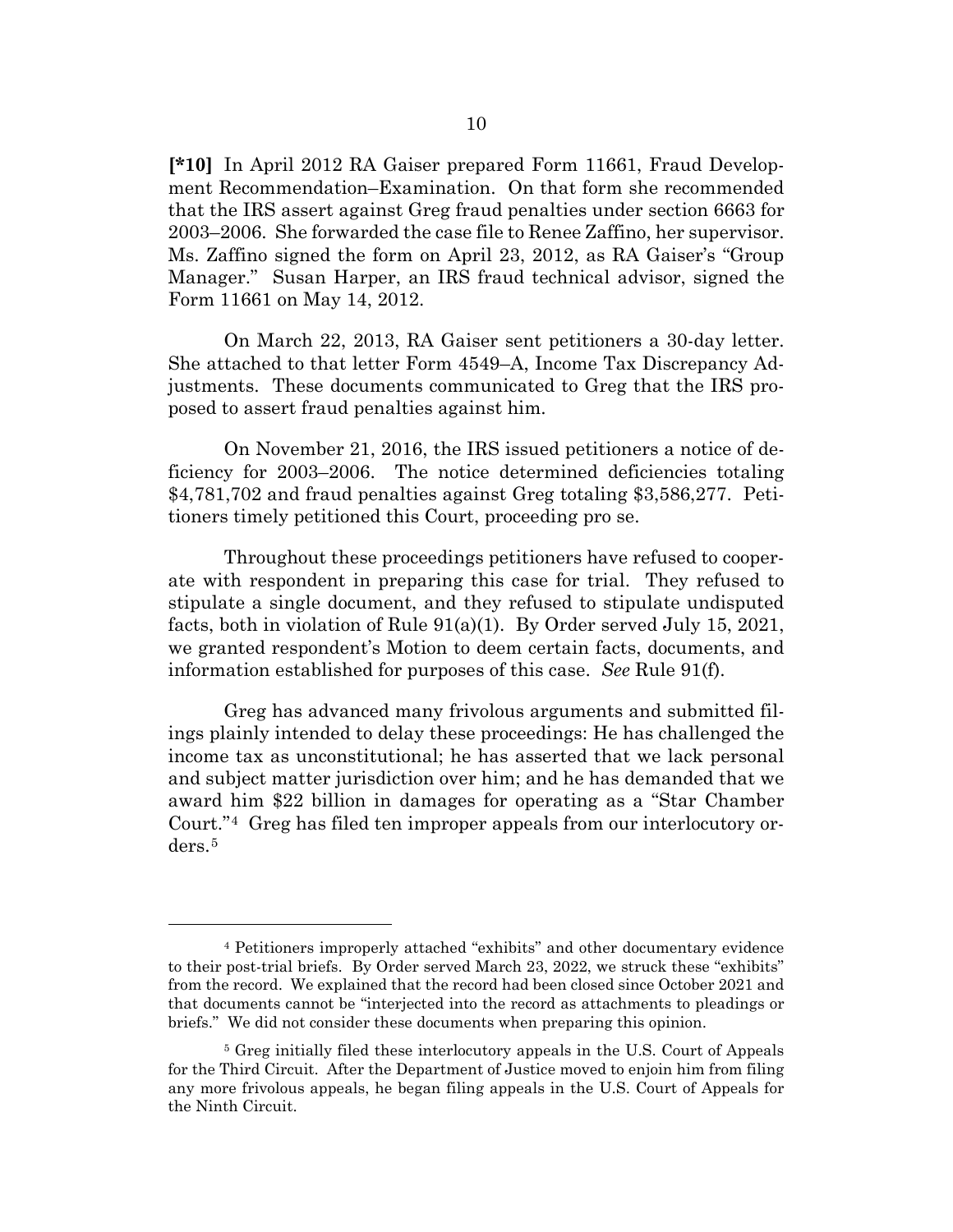**[\*11]** Several days before trial Greg filed 3,800 pages of documents. One of these filings included amended joint Federal income tax returns for 2003–2006. These amended returns, which were signed by petition $ers<sub>1</sub>$ <sup>[6](#page-10-0)</sup> reported all the additional income determined in the notice of deficiency. In an attachment petitioners explained that "we are amending our 2003, 2004, 2005 and 2006 tax returns . . . to include all the audit adjustments as determined by [the IRS]."

Petitioners alleged that the sentencing court had ordered Greg to pay restitution of \$660 million, that certain of their assets had been forfeited, and that they were allowed loss deductions that would completely offset the deficiencies determined by the IRS. They asserted that they were therefore "rescinding" their petitions, that no trial should be held, and that this case should be dismissed.

We informed petitioners that, unless they wished to make a full concession, the case would proceed to trial. We explained "that in deficiency cases brought pursuant to section 6213 a taxpayer may not withdraw a petition in order to avoid a decision." *Davidson v. Commissioner*, 144 T.C. 273, 274 (2015); *Estate of Ming v. Commissioner*, 62 T.C. 519, 521 (1974) ("[A] taxpayer may not unilaterally oust the Tax Court from jurisdiction which, once invoked, remains unimpaired until it decides the controversy."). Under Rule 123(d), dismissal of a case, other than a dismissal for lack of jurisdiction, "shall operate as an adjudication on the merits." Thus, if we were to dismiss this case as petitioners suggested, we would be required to enter a decision against them in the full amounts of the deficiencies and penalties determined in the notice of deficiency. The case accordingly proceeded to trial.

## OPINION

#### I. *Unreported Income*

Section 61(a) provides that "gross income means all income from whatever source derived." In cases of unreported income, the Commissioner must establish an evidentiary foundation connecting the taxpayer to the income-producing activity, *Weimerskirch v. Commissioner*, 596 F.2d 358, 361 (9th Cir. 1979), *rev'g* 67 T.C. 672 (1977), or demonstrate that the taxpayer actually received income, *Edwards v. Commissioner*, 680 F.2d 1268, 1270–71 (9th Cir. 1982). Once the Commissioner has met his threshold burden, the burden shifts to the taxpayer to show

<span id="page-10-0"></span><sup>6</sup> Karla signed the amended returns as "Innocent Spouse KSP."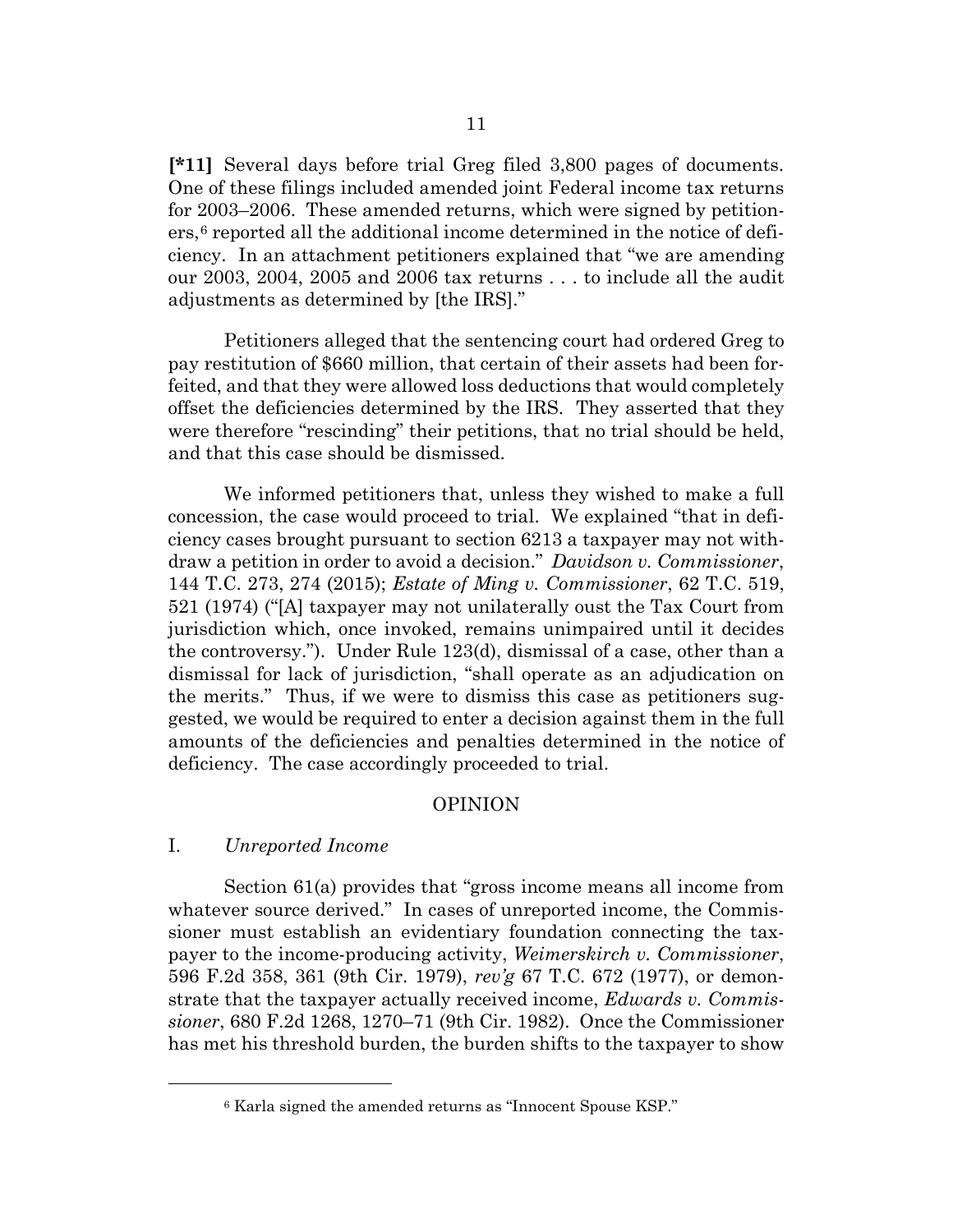**[\*12]** that the Commissioner's determinations are arbitrary or erroneous.[7](#page-11-0) *See Hardy v. Commissioner*, 181 F.3d 1002, 1004–05 (9th Cir. 1999), *aff'g* T.C. Memo. 1997-97; *Anastasato v. Commissioner*, 794 F.2d 884, 887–88 (3d Cir. 1986), *vacating and remanding* T.C. Memo. 1985- 101.

To satisfy his burden respondent produced extensive bank records, invoices, checks, and receipts gathered during the criminal and civil examinations. During petitioners' criminal investigation the Government discovered a "secret room" in LNI's office building, which contained jewelry worth well in excess of \$22 million[.8](#page-11-1) The documents introduced into evidence at trial showed that Greg used roughly \$11 million of LNI's funds to finance his Lot 21 construction project and spent \$1 million on his toy train collection. During 2003–2006 Greg made these personal expenditures by writing checks on LNI's accounts and by wiring money from LNI to one of the shell companies he controlled.

The IRS computed the deficiencies for 2003–2006 by reviewing these records in conjunction with the Government's prosecution report. The IRS ultimately determined that Greg, as LNI's majority shareholder, received from it constructive distributions of almost \$35 million. Respondent has clearly supplied a threshold evidentiary foundation connecting petitioners to unreported income. *See Petzoldt v. Commissioner*, 92 T.C. 661, 687 (1989) (holding that the IRS has great latitude in reconstructing a taxpayer's income, and the reconstruction "need only be reasonable in light of all surrounding facts and circumstances").

Petitioners thus bear the burden of proving that respondent's determinations of unreported income, as set forth in the notice of deficiency, are "arbitrary or erroneous." *See Hardy*, 181 F.3d at 1004; *Anastasato*, 794 F.2d at 887–88. Petitioners' submissions have not been a model of clarity. Early in the case they insisted that the income tax laws are unconstitutional. More recently they submitted copies of amended returns reporting all the income determined in the notice of deficiency.

<span id="page-11-0"></span><sup>7</sup> Petitioners assert that the RA lacked authority under section 7608 and that the evidence introduced at trial is "poisoned fruit of the poisonous tree." This is a frivolous argument. Section 7608, which governs certain criminal enforcement actions, does not limit the Commissioner's authority to conduct civil examinations under section 6201, determine deficiencies under section 6212, or collect taxes under section 6301.

<span id="page-11-1"></span><sup>8</sup> The criminal investigators actually discovered \$33,972,473 of jewelry in the "secret room." But the IRS determined that only \$22,749,979 worth of jewelry had been constructively distributed to petitioners during the 2003–2006 tax years at issue.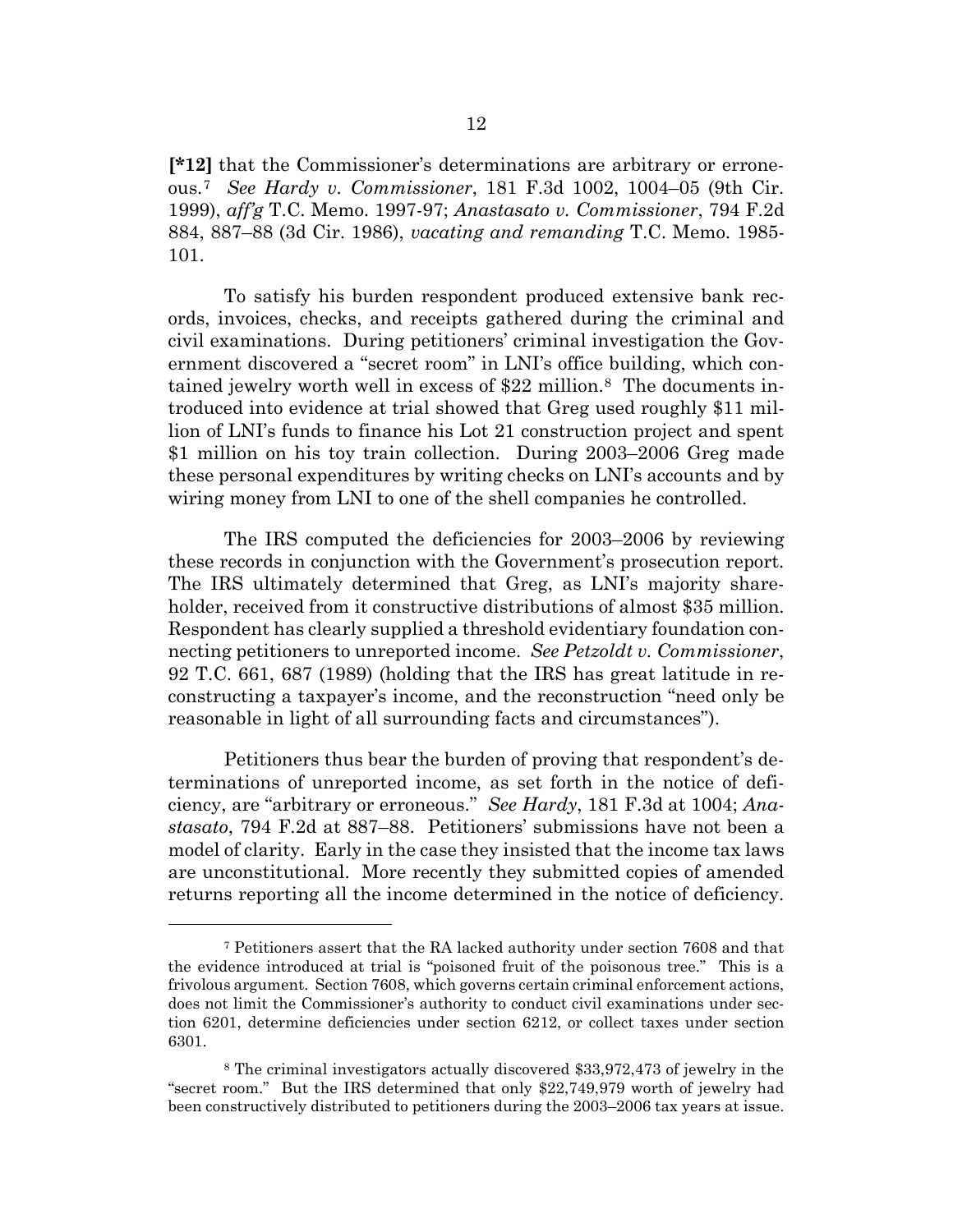**[\*13]** These returns could be taken as admissions by petitioners that those unreported income numbers are correct. *See Badaracco v. Commissioner*, 464 U.S. 386, 399 (1984) ("An amended return, of course, may constitute an admission . . . ."); *Lare v. Commissioner*, 62 T.C. 739, 750 (1974) ("Statements made in a tax return signed by a taxpayer may be treated as admissions."), *aff'd*, 521 F.2d 1399 (3d Cir. 1975).

At trial petitioners focused much attention on the IRS's computations, questioning where the IRS "g[o]t the underpayment numbers from." In their post-trial brief they assert that these numbers "were never corroborated, sustained, and detailed." But petitioners presented nothing credible to rebut the overwhelming amount of evidence linking them to unreported income. They have submitted nothing but general denials, which are "insufficient to meet [their] burden of nonpersuasion." *Anastasato*, 794 F.2d at 888.

Petitioners appear to contend that the IRS had the burden of producing evidence to prove (for example) that the jewelry petitioners purchased during 2003–2006 was worth \$22,749,979. If that is petitioners' argument, it is misconceived. Once the Commissioner produces evidence linking taxpayers to unreported income—as respondent did—taxpayers have the burden of proving that the IRS's determinations of unreported income are "arbitrary and erroneous." *Id.* at 887; *see Keogh v. Commissioner*, 713 F.2d 496, 502 (9th Cir. 1983) (holding that the taxpayers failed to prove that the Commissioner's estimates were arbitrary or erroneous where they advanced general denials and "self-serving testimony"). Petitioners have not carried this burden; indeed, they made no genuine effort at trial to do so.

Petitioners alternatively contend that the assets they purchased were acquired for LNI's benefit, not for their own. Greg testified that he purchased luxury jewelry because LNI was "diversifying [its] product lines" and "dealing with Tibetan monks in Asia" who "want[ed] hard assets" rather than cash. According to Greg, the monks had access to valuable species of tea, which LNI wished to acquire by using jewelry in "bartering transactions."

This testimony was utterly implausible. Greg was unable to tell the Court where the putative monks resided or confirm that the country in which they lived produced tea. He could not explain why the monks would prefer jewelry to the U.S. dollar as a medium of exchange. He could not explain why Buddhist monks would be eager to acquire women's jewelry, particularly jewelry that was sized to fit Karla's wrist,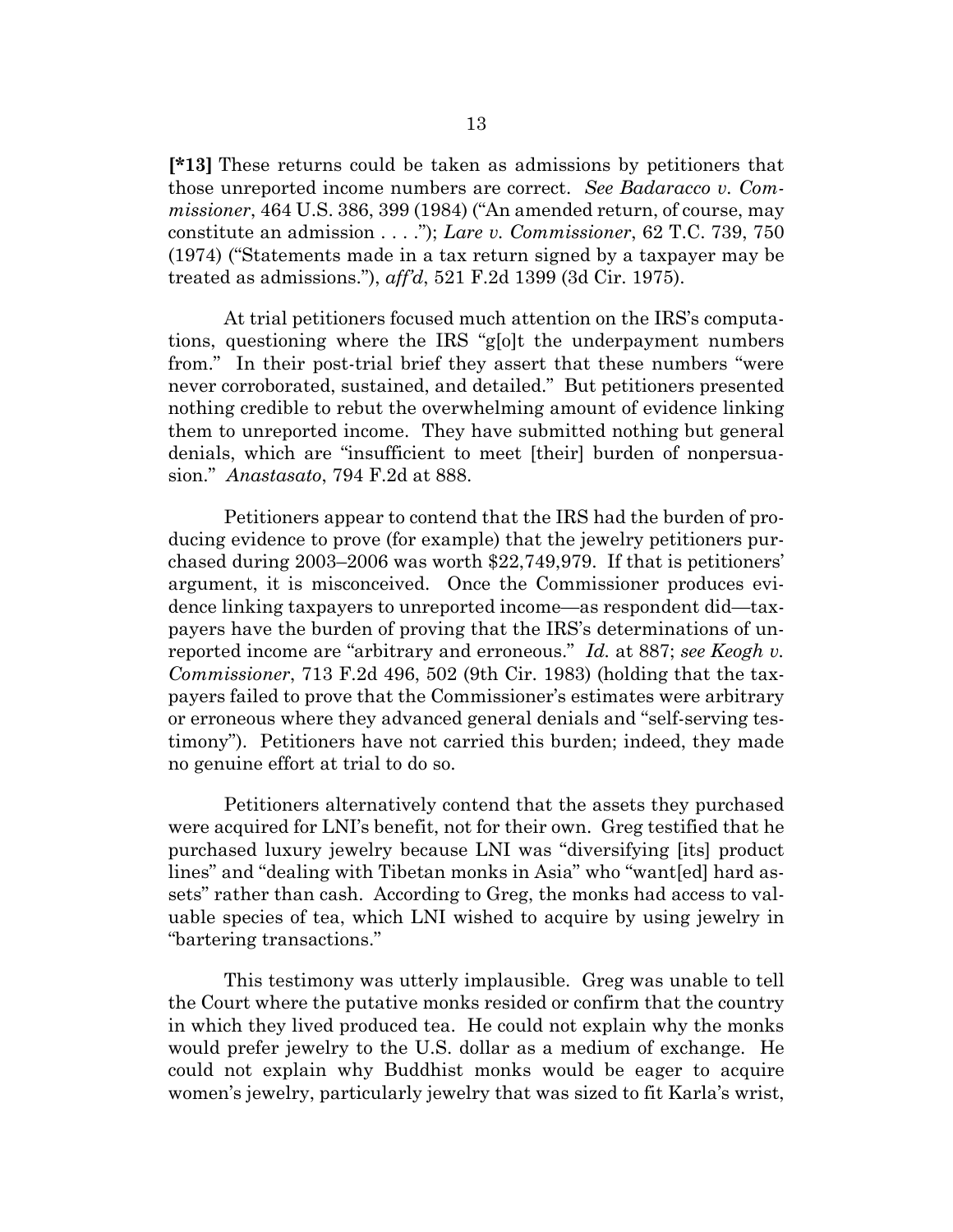**[\*14]** neck, and ring finger. And he could not explain why \$22 million of jewelry, if an asset of LNI, was neither shown on its balance sheet nor brought to the attention of its directors.

Greg's testimony about Lot 21 was no more persuasive. He insisted that the "Podlucky Gate House," situated on land zoned for residential use, was intended to be used as a "training facility" for LNI's staff. He could not explain why LNI would have chosen to build an employee training facility next door to his house, 12 miles away from the production facility in Latrobe. He could not explain why LNI needed a separate training center, when its Latrobe facility had recently been expanded to include ample space for conference rooms and employee offices. He asserted that more space was needed for "300 new sales representatives," but he supplied no evidence that LNI ever considered hiring 300 new workers, which would have quadrupled its workforce. He could not explain why a training facility would have been configured as a six-bedroom, nine-bath mansion. And he could not explain why, if the house really was a training facility for LNI, Lot 21 was transferred to him personally for \$1, without board approval.<sup>[9](#page-13-0)</sup>

Petitioners offered little testimony about the model train collection, apart from Greg's assertion that the trains were intended for use in a company "marketing campaign." But he offered no evidence that LNI had ever considered such a campaign, no evidence as to who was supposed to conduct it, and no explanation as to how model trains could usefully be deployed to advertise tea-flavored beverages. Assuming arguendo that they could be so used, Greg could not explain why it was necessary to acquire \$1.1 million worth of model trains, including duplicates of each item[.10](#page-13-1)

<span id="page-13-0"></span><sup>9</sup> Karla testified, in the alternative, that the Podlucky Gate House was intended for use by religious missionaries whom she admired. We did not find that testimony credible. In any event, that would have been a personal use, as opposed to a business use of the company, and the Lot 21 expenditures would still be constructive distributions. *Cf. Magnon v. Commissioner*, 73 T.C. 980, 994 (1980) ("The crucial test of the existence of a constructive dividend is whether 'the distribution was primarily for the benefit of the shareholder.'").

<span id="page-13-1"></span><sup>10</sup> Greg contended that LNI must have "owned" the model trains because the bankruptcy court ultimately directed that they be sold for the benefit of creditors. The conclusion does not follow from the premise. Greg extracted \$35 million from LNI at a time when he was defrauding LNI's lenders and minority shareholders. Under these circumstances, the bankruptcy trustee attempted to recoup what he could from the assets Greg had wrongfully acquired. But this does not negate Greg's receipt of gross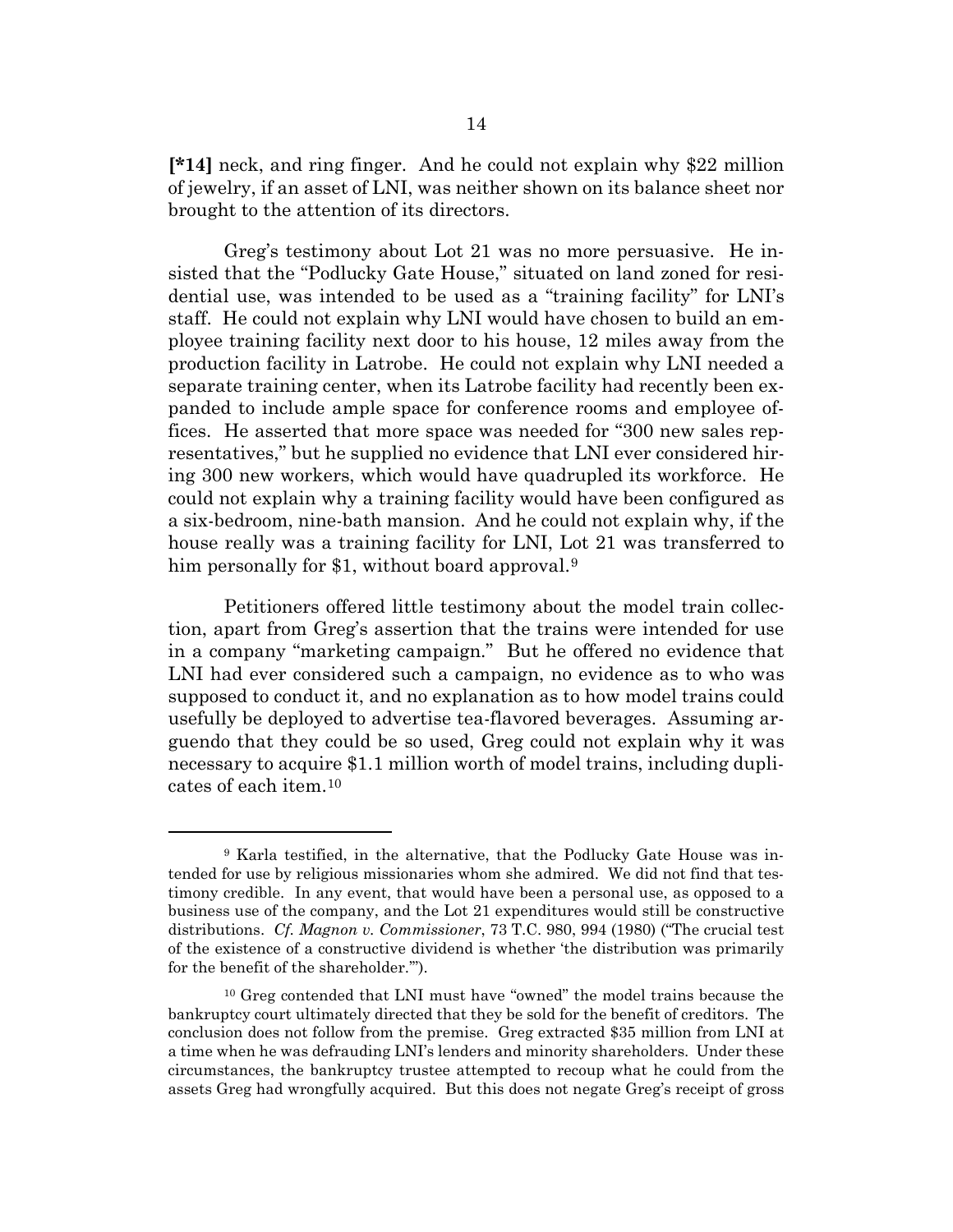**[\*15]** Petitioners also contested the taxability of the \$10,772 tuition payment. At trial they asserted that this represented a stipend their son earned for completing an internship with LNI. But they presented no evidence of an internship agreement; no evidence that LNI's board of directors approved any internship or scholarship program; and no evidence that LNI benefited from their son's services. Nor could petitioners explain why the tuition (plus a parking ticket and other fees) was paid out of Greg's shell company by Karla, who was not an officer of LNI. In any event, even if LNI were thought to have derived some benefit from the son's participation in a college internship, petitioners have not shown why such a payment—which relieved them of their own tuition obligation—would be nontaxable. *Cf. Hacker v. Commissioner*, T.C. Memo. 2022-16, at \*17 (ruling that a shareholder "must include in gross income payments the corporation made on the shareholder's behalf").

In the alternative petitioners contend that they are entitled, under section 165, to loss deductions that completely offset the income determined in the notice of deficiency. They allege that the sentencing court ordered Greg to pay \$660 million of restitution and that certain of their assets were forfeited to the Government following their convictions in 2011. "Property forfeited pursuant to a taxpayer's guilty plea," they say, "is properly characterized as a loss item."

This argument fails for at least three reasons. First, petitioners have not properly raised this issue. They did not claim section 165 deductions on their original returns, and they did not mention section 165 in the Petition. *See* Rule 34(b)(4) ("Any issue not raised in the . . . [petition] shall be deemed to be conceded."). Rather, they advanced this new argument one month before trial, in a filing in which they referred to themselves as "Former Petitioners." They asserted that the purported loss deductions obviated the need for trial, demanding that their Tax Court Petition be "withdrawn" or "rescinded." They did not submit a pre-trial memorandum, so respondent had no reason to believe that section 165 deductions were actually at issue in this case. To permit petitioners to raise this issue in a post-trial brief, after the trial record closed, would be prejudicial to respondent. *See Seligman v.* 

income in the year the property was constructively distributed to him. This resembles the embezzlement scenario: The fact that an embezzler repays the funds in a later year does not negate his receipt of gross income in the year of the embezzlement. *See Yerkie v. Commissioner*, 67 T.C. 388, 390 (1976) ("Although the proceeds of an embezzlement are not obtained lawfully, they result in economic gains for the embezzler and, as such, are included in his gross income for the year in which the funds were misappropriated." (citing *James v. United States*, 366 U.S. 213 (1961))).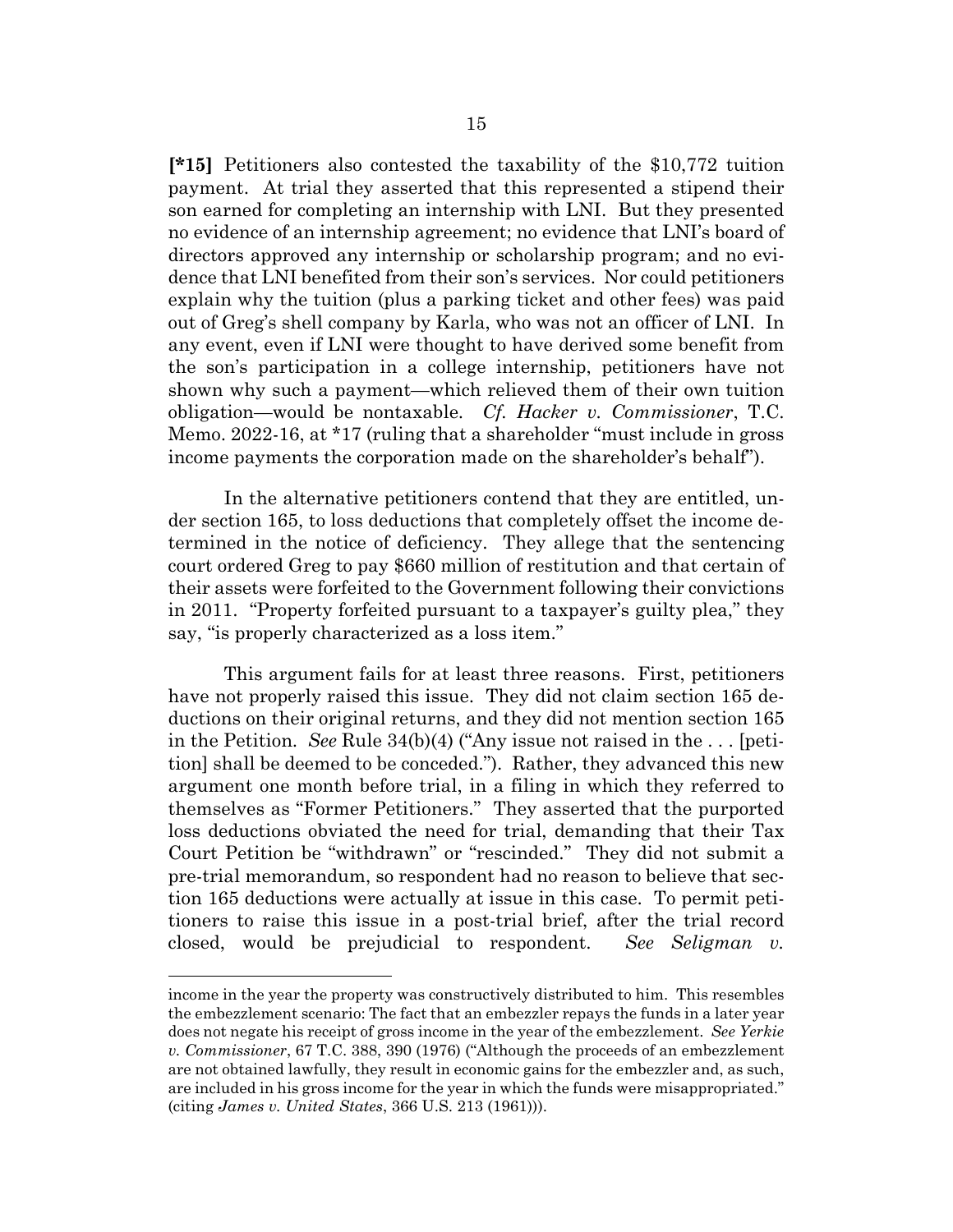**[\*16]** *Commissioner*, 84 T.C. 191, 199 (1985) (finding prejudice where opposing party had no opportunity to present evidence on issue that was not raised in the pleadings), *aff'd*, 796 F.2d 116 (5th Cir. 1986).

In any event, petitioners have failed to prove that they are entitled to loss deductions. Section 165(a) permits a taxpayer to deduct "any loss sustained during the taxable year" if "not compensated for by insurance or otherwise." Assuming arguendo that Greg was ordered to pay restitution, petitioners offered no evidence that he actually made restitution payments or (if so) how much restitution he paid. And while petitioners assert that their property was forfeited, they offered no evidence to establish which assets were forfeited or the value of such property.

Finally, petitioners have not established that they sustained any loss during the tax years at issue, i.e., during 2003–2006. *See* Treas. Reg.  $\S 1.165-1(d)(1)$  (providing that loss deductions are allowed "for the taxable year in which the loss is sustained"). To the contrary, their alleged losses would have occurred (if at all) after 2006, when assets were allegedly "forfeited pursuant to [Greg's] guilty plea" or when restitution ordered by the sentencing court was allegedly paid. *See Stephens v. Commissioner*, 905 F.2d 667, 671 (2d Cir. 1990) (noting that taxpayers who repay embezzled funds might be "entitled to a deduction in the year in which the funds are repaid"), *rev'g* 93 T.C. 108 (1989); *Norman v. Commissioner*, 407 F.2d 1337, 1338 (3d Cir. 1969) (per curiam) (noting that "restitution [paid] in a subsequent year might provide a proper basis for a deduction allowable in that year"), *aff'g* T.C. Memo. 1968-40; Treas. Reg. § 1.6001-1(a) (requiring taxpayers to identify the deduction, show that they have met all relevant requirements, and keep books or records to substantiate the amounts claimed).

#### II. *Fraud Penalties*

Section 6501(a) generally requires the IRS to assess a tax within three years after the return was filed. The period of limitations is extended to six years where the taxpayer omits from gross income an amount "in excess of 25 percent of the amount of gross income stated in the return."  $\S$  6501(e)(1)(A)(i). The notice of deficiency in this case was issued on November 21, 2016, more than six years after the period of limitations began to run for 2006, the last year at issue.

However, section 6501(c)(1) provides that, where a taxpayer has filed "a false or fraudulent return with the intent to evade tax," there is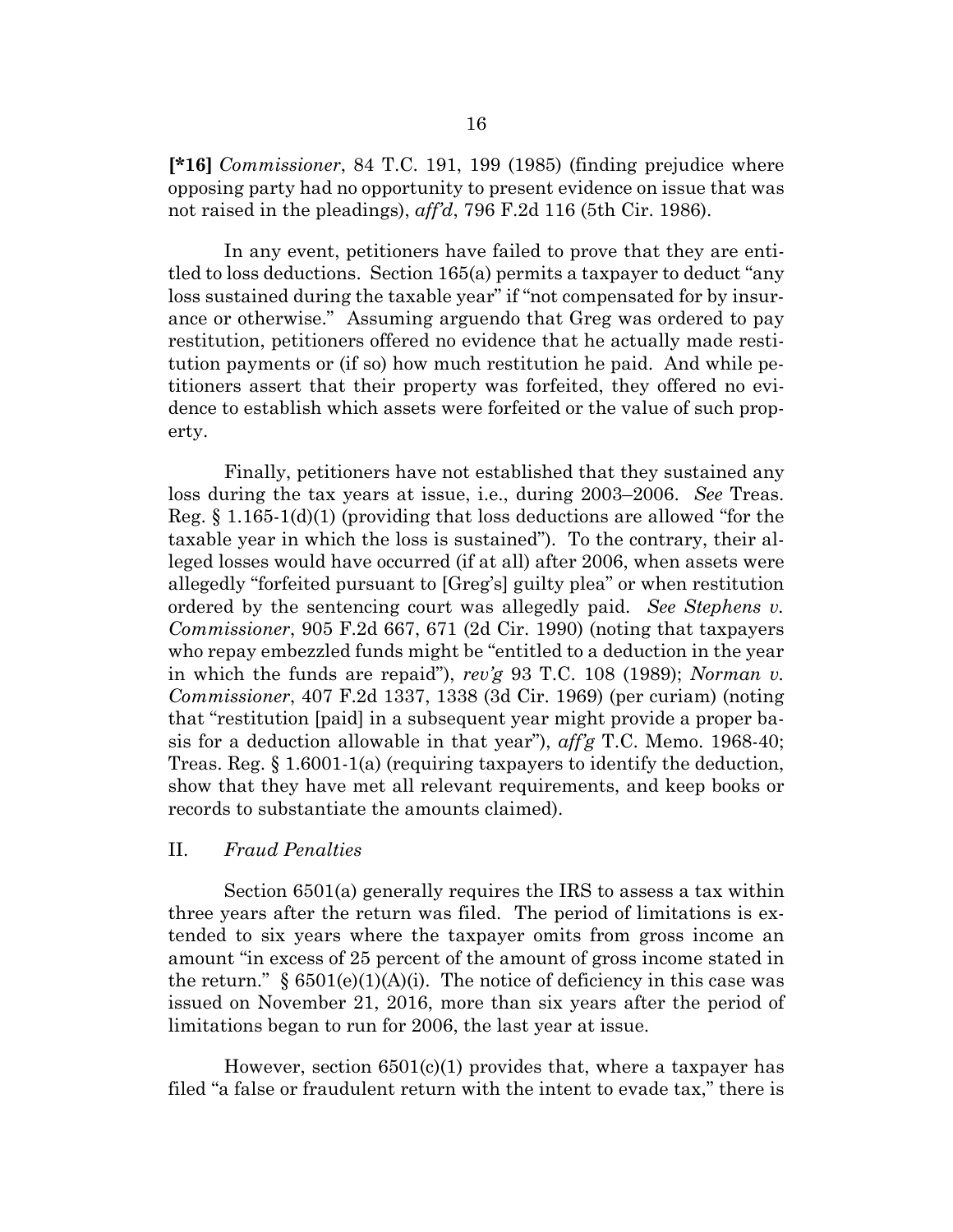**[\*17]** no period of limitations, and the tax "may be assessed . . . at any time." In the case of a joint return, fraud by either taxpayer suspends indefinitely the period of limitations for both taxpayers. *Vannaman v. Commissioner*, 54 T.C. 1011, 1018 (1970); s*ee Richardson v. Commissioner*, 509 F.3d 736, 745 (6th Cir. 2007) (holding that fraud by one spouse "lifts the statute of limitations" for both), *aff'g* T.C. Memo 2006- 69; *Ballard v. Commissioner*, 740 F.2d 659, 663 (8th Cir. 1984) (same), *aff'g in part, rev'g in part* T.C. Memo 1982-466.

"[T]he determination of fraud for purposes of the period of limitations on assessment under section  $6501(c)(1)$  is the same as the determination of fraud for purposes of the penalty under section 6663 . . . ." *Neely v. Commissioner*, 116 T.C. 79, 85 (2001). Whether the underpayments at issue were due to fraud thus determines both whether Greg is liable for civil fraud penalties and whether respondent can assess the deficiencies.

## A. *Supervisory Approval*

Section 6751(b)(1) provides that "[n]o penalty under this title shall be assessed unless the initial determination of such assessment is personally approved (in writing) by the immediate supervisor of the individual making such determination." As a threshold matter, respondent must show that he complied with section 6751(b)(1). *See Chai v. Commissioner*, 851 F.3d 190, 221 (2d Cir. 2017) (ruling that "compliance with § 6751(b) is part of the Commissioner's burden of production" under § 7491(c)), *aff'g in part, rev'g in part* T.C. Memo. 2015-42.

In *Belair Woods, LLC v. Commissioner*, 154 T.C. 1, 14–15 (2020), we explained that the "initial determination" of a penalty assessment is typically embodied in a letter "by which the IRS formally notifie[s] [the taxpayer] that the Examination Division ha[s] completed its work and . . . ha[s] made a definite decision to assert penalties." Once the Commissioner introduces evidence sufficient to show written supervisory approval, the burden shifts to the taxpayer to show that the approval was untimely, i.e., "that there was a formal communication of the penalty [to the taxpayer] before the proffered approval" was secured. *Frost v. Commissioner*, 154 T.C. 23, 35 (2020).

Respondent has produced the Form 11661 by which RA Gaiser recommended assertion of fraud penalties against Greg. RA Gaiser's immediate supervisor, Ms. Zaffino, signed that form on April 23, 2012. The recommendation to assert fraud penalties was communicated to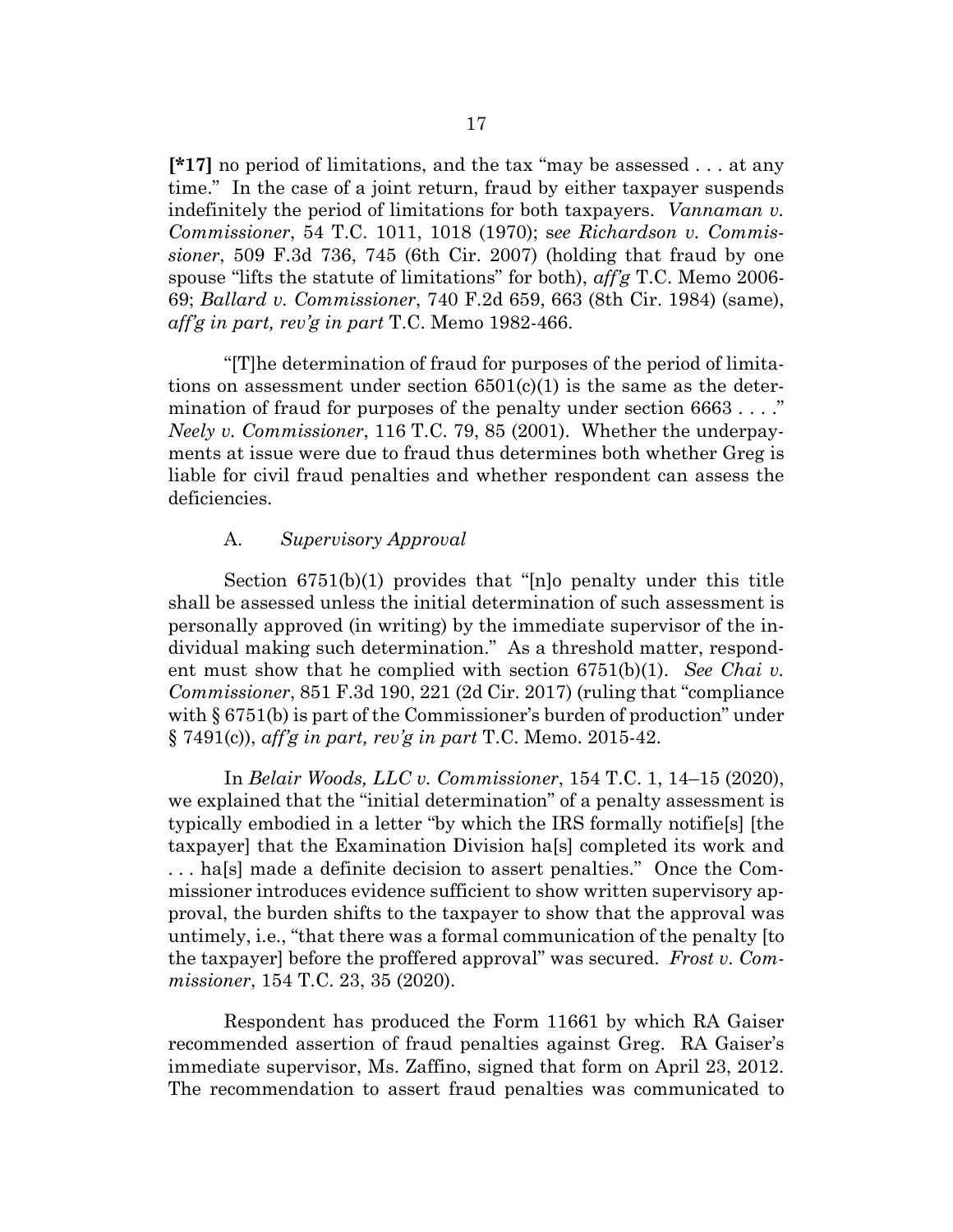**[\*18]** Greg 11 months later, in a 30-day letter dated March 22, 2013, with an attached Form 4549–A showing the penalty calculation. Respondent has thus met his burden of production by showing timely approval. *See Frost*, 154 T.C. at 35*.*[11](#page-17-0)

# B. *Existence of Fraud*

"If any part of any underpayment of tax required to be shown on a return is due to fraud," section 6663(a) imposes a penalty of 75% of the portion of the underpayment attributable to fraud. Respondent has the burden of proving fraud, and he must prove it by clear and convincing evidence. *See* § 7454(a); Rule 142(b). To sustain his burden, respondent must establish two elements: (1) that there was an underpayment of tax for each year at issue and (2) that at least some portion of the underpayment for each year was due to fraud. *See Hebrank v. Commissioner*, 81 T.C. 640, 642 (1983).

Where the Commissioner determines fraud penalties for multiple tax years, his burden of proving fraud "applies separately for each of the years." *Vanover v. Commissioner*, T.C. Memo. 2012-79, 103 T.C.M. (CCH) 1418, 1420 (quoting *Temple v. Commissioner*, T.C. Memo. 2000- 337, 80 T.C.M. (CCH) 611, 618, *aff'd*, 62 F. App'x 605 (6th Cir. 2003)). If the Commissioner proves that some portion of an underpayment for a particular year was attributable to fraud, then "the entire underpayment shall be treated as attributable to fraud" unless the taxpayer shows, by a preponderance of the evidence, that the balance was not so attributable. § 6663(b).

For the reasons stated previously, respondent has carried his burden of proving by clear and convincing evidence that Greg underreported his income and underpaid his tax for 2003–2006. On August 24, 2021, we granted respondent's Motion for Partial Summary Judgment regarding the existence of fraud for 2005. Because Greg was convicted of tax

<span id="page-17-0"></span><sup>11</sup> In *Laidlaw's Harley Davidson Sales, Inc. v. Commissioner*, 29 F.4th 1066 (9th Cir. 2022), *rev'g and remanding* 154 T.C. 68 (2020), the Ninth Circuit considered the timeline for obtaining supervisory approval of "assessable penalties," which are not subject to deficiency procedures. The court held that, for an assessable penalty, supervisory approval is timely if secured before the penalty is assessed or "before the relevant supervisor loses discretion whether to approve the penalty assessment." *Id.* at 1074. The court suggested that, in a deficiency case such as this, the deadline for securing supervisory approval would be the issuance of the notice of deficiency. *Id.* at 1071 n.4. If that analysis were adopted here, supervisory approval of the fraud penalties was clearly timely: Approval was secured in April 2012, and the notice of deficiency was not issued until November 2016.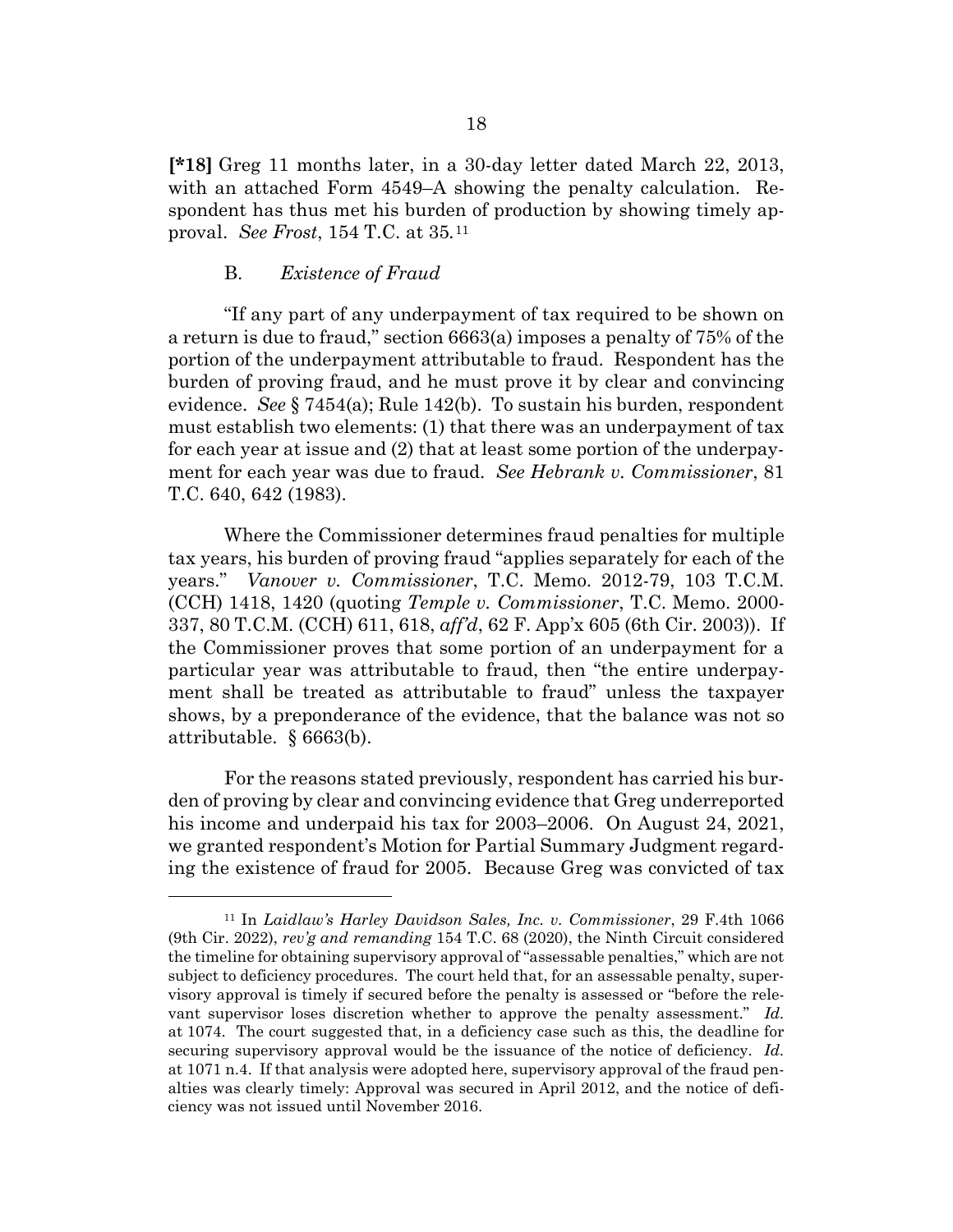**[\*19]** evasion for that year, he is collaterally estopped from denying that his underpayment for 2005 was due to fraud. *See DiLeo v. Commissioner*, 96 T.C. 858, 885 (1991), *aff'd*, 959 F.2d 16 (2d Cir. 1992); *see also Anderson v. Commissioner*, 698 F.3d 160, 164–65 (3d Cir. 2012), *aff'g* T.C. Memo. 2009-44; *United States v. Schiff*, 240 F. App'x 738 (9th Cir. 2006). At trial respondent thus bore the burden of proving that at least some portions of the underpayments for 2003, 2004, and 2006 were due to fraud.

Fraud is intentional wrongdoing designed to evade tax believed to be owing. *Neely*, 116 T.C. at 86. The existence of fraud is a question of fact to be resolved upon consideration of the entire record. *Estate of Pittard v. Commissioner*, 69 T.C. 391, 400 (1977). Fraud is not to be presumed or based upon mere suspicion. *Petzoldt*, 92 T.C. at 699–700. But because direct proof of a taxpayer's intent is rarely available, fraudulent intent may be established by circumstantial evidence. *Id.* at 699. The Commissioner satisfies his burden of proof by showing that "the taxpayer intended to evade taxes known to be owing by conduct intended to conceal, mislead, or otherwise prevent the collection of taxes." *Parks v. Commissioner*, 94 T.C. 654, 661 (1990). The taxpayer's entire course of conduct may be examined to establish the requisite intent, and an intent to mislead may be inferred from a pattern of conduct. *Webb v. Commissioner*, 394 F.2d 366, 379 (5th Cir. 1968), *aff'g* T.C. Memo. 1966- 81; *Stone v. Commissioner*, 56 T.C. 213, 224 (1971).

Circumstances that may indicate fraudulent intent, often called "badges of fraud," include but are not limited to: (1) understating income, (2) keeping inadequate records, (3) giving implausible or inconsistent explanations of behavior, (4) concealing income or assets, (5) failing to cooperate with tax authorities, (6) engaging in illegal activities, (7) supplying incomplete or misleading information to a tax return preparer, (8) providing testimony that lacks credibility, (9) filing false documents (including false tax returns), (10) failing to file tax returns, and (11) dealing in cash. *See Schiff v. United States*, 919 F.2d 830, 833 (2d Cir. 1990); *Bradford v. Commissioner*, 796 F.2d 303, 307–08 (9th Cir. 1986), *aff'g* T.C. Memo. 1984-601; *Parks*, 94 T.C. at 664–65; *Recklitis v. Commissioner*, 91 T.C. 874, 910 (1988); *Morse v. Commissioner*, T.C. Memo. 2003-332, 86 T.C.M. (CCH) 673, 675, *aff'd*, 419 F.3d 829 (8th Cir. 2005). No single factor is dispositive, but the existence of several factors "is persuasive circumstantial evidence of fraud." *Vanover*, 103 T.C.M. (CCH) at 1420–21. We conclude that at least eight of these badges demonstrate that Greg acted with fraudulent intent during 2003, 2004, and 2006.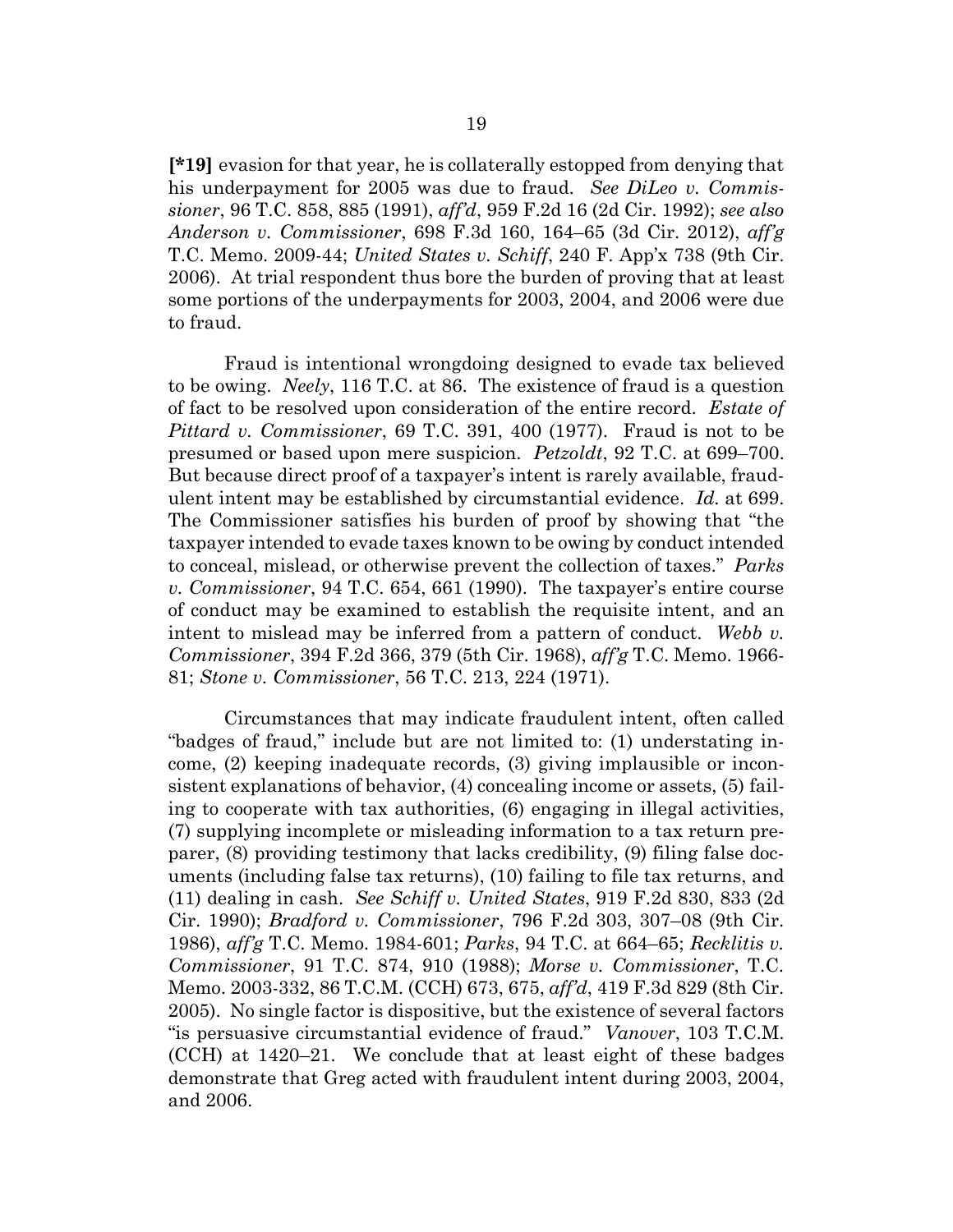## **[\*20]** 1. *Understating Income*

A pattern of substantially understating income for multiple years is strong evidence of fraud, particularly if the understatements are not satisfactorily explained. *See Vanover*, 103 T.C.M. (CCH) at 1421. Greg understated his income by \$3,120,163 for 2003, \$7,904,784 for 2004, \$7,184,409 for 2005, and \$13,480,876 for 2006. The volume of this income was extremely large relative to the income that Greg actually reported for each year, which was between \$350,000 and \$600,000.

During 2003–2006 Greg created false financial records to induce lenders and investors to advance funds to LNI. The Third Circuit stated that Greg's scheme "bilked LNI's investors and banks of more than \$628 million." *Podlucky*, 567 F. App'x at 141. He then extracted \$35 million of loan proceeds from the company to purchase luxury jewelry and a mansion for himself and his wife. Given the source of this income, the substantial amounts underreported, and Greg's pattern of underreporting, these understatements are persuasive evidence of fraudulent intent.

# 2. *Keeping Inadequate Records*

Greg not only failed to supply adequate records of his assets and income but actively falsified documents during 2003–2006. He told one of his employees "what he wanted [LNI's] sales to be" and directed her to "create fake invoices to support the fictitious sales numbers." Together they fabricated checks, created fictitious bank statements, and generated fraudulent financial statements for LNI. Greg's computer contained "templates" that he used to photoshop bank checks and other documents.

As part of this scheme Greg maintained two sets of books for LNI. He instructed his employee to use two separate software systems: one to track the company's actual results and the other to store the fraudulent accounting records. Needless to say, Greg did not inform LNI's investors, creditors, or outside shareholders that the records he supplied to them were false.

Greg also took steps to conceal LNI's identity as the source of funds used to purchase jewelry and fund the Podlucky Gate House. Most of the payments to jewelers, architects, and contractors were drawn on bank accounts of shell companies under Greg's control, to which he had wired funds from LNI. He fabricated invoices from suppliers to create an illusory justification for these transfers. The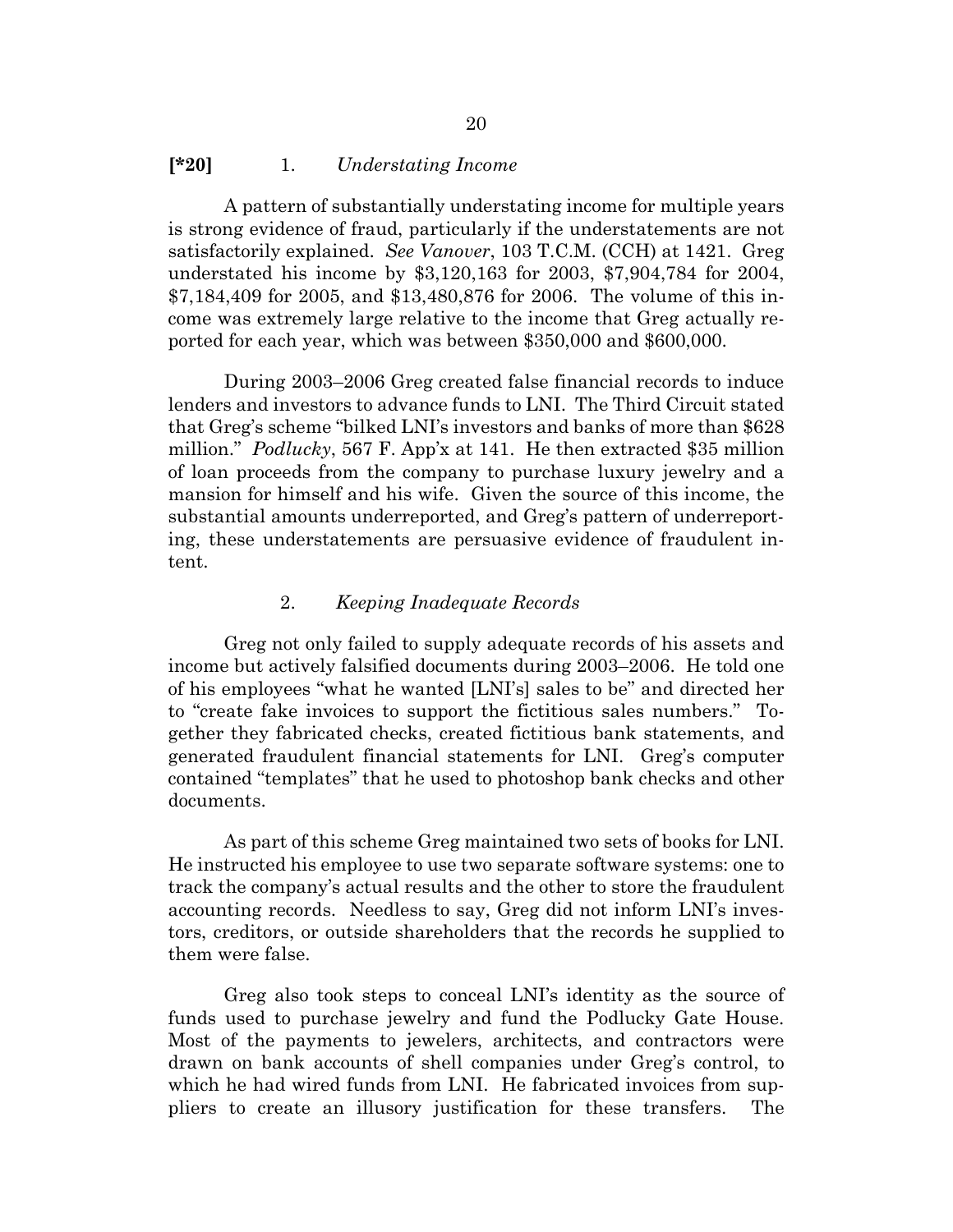**[\*21]** creation of fictitious records supplies strong evidence of fraudulent intent.

## 3. *Giving Implausible or Inconsistent Explanations*

Greg offered to the IRS and the Court a variety of implausible and inconsistent explanations about his income and assets. At trial he argued that he purchased diamond rings and necklaces, sized specifically for Karla, because LNI was engaging in "barter" transactions with "Tibetan monks in Asia" who "want[ed] hard assets" rather than cash. And he advanced the wholly implausible argument that a six-bedroom, ninebath mansion was intended to be used as a "training facility" for LNI's employees. As a certified public accountant and CEO of a large corporation, Greg must have known that these theories were untenable.

# 4. *Concealing Income or Assets*

A willful attempt to evade tax may be inferred from a taxpayer's concealment of income or assets. *Spies v. United States*, 317 U.S. 492, 499 (1943). Greg intentionally concealed LNI's true accounting records in a set of books to which only he (and his partners in crime) had access. He falsified LNI's revenues and profits, and he concealed the fact that he was funneling LNI's funds to shell companies to purchase personal assets.

The clearest indication that Greg attempted to conceal assets is that he built a "secret room" to hide assets. He hid more than \$20 million of jewelry in this "secret room," tucked away behind a cinderblock wall in LNI's headquarters, which could be entered only by walking through "a small metal door, lift[ing] a rug, and crawl[ing]." Greg's entire course of conduct reveals a deliberate intent to conceal income and assets.

## 5. *Failure to Cooperate with Tax Authorities*

Throughout these proceedings Greg refused to cooperate with respondent in preparing this case for trial. He refused to stipulate undisputed facts and exhibits (e.g., the tax returns that petitioners themselves filed) in violation of Rule  $91(a)(1)$ . He made frivolous arguments and submitted filings intended to delay proceedings: He challenged the income tax as unconstitutional; he asserted that the Court lacks personal and subject matter jurisdiction over him; and he demanded that the Court award him \$22 billion in damages for operating as a "Star Chamber Court." This obstructive behavior is a badge of fraud. *See*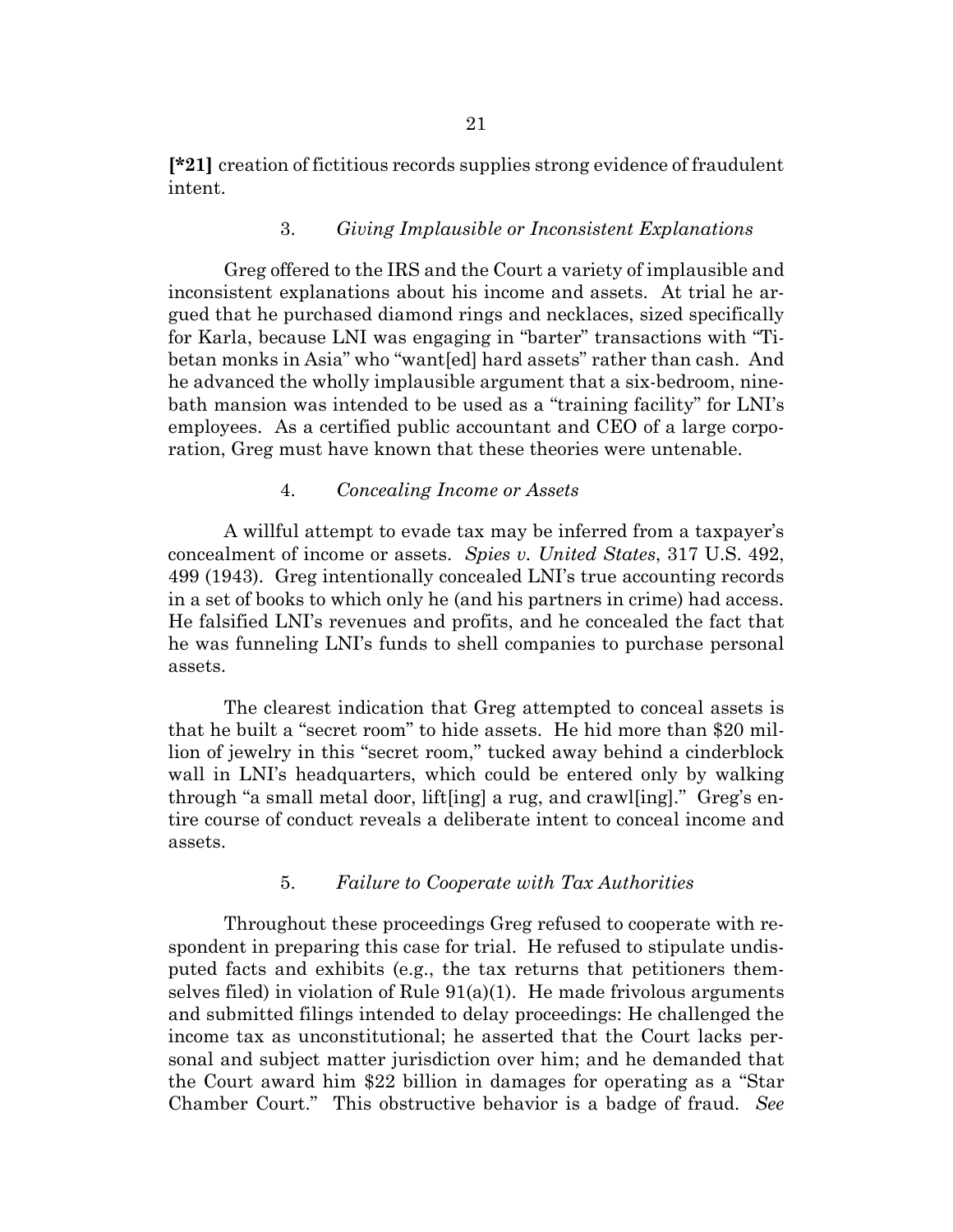**[\*22]** *Curtis v. Commissioner*, T.C. Memo. 2013-12, 105 T.C.M. (CCH) 1100, 1104 (holding that the "assertion of frivolous arguments" and "taxprotestor beliefs demonstrate a clear intent to evade" tax), *aff'd*, 648 F. App'x 689 (9th Cir. 2016).

## 6. *Engaging in Illegal Activities*

During 2003–2006 Greg falsified LNI's financial records to induce investors and lenders to advance funds to the business. He extracted \$35 million from the company to purchase luxury jewelry and a mansion. In September 2009 he was indicted for multiple crimes and pleaded guilty to tax evasion, mail fraud, and conspiracy. These illegal activities are definite badges of fraud. *See Catlett v. Commissioner*, T.C. Memo. 2021-102, at \*19; *Le v. Commissioner*, T.C. Memo. 2020-27, 119 T.C.M. (CCH) 1165, 1173.

## 7. *Lack of Credibility of Taxpayer's Testimony*

We did not find Greg to be a credible witness. We have noted above numerous specific points on which we found his testimony to lack credibility. His primary defense—that he purchased inherently personal assets for LNI's benefit—was wholly implausible in the light of the illegal accounting scheme that he concealed from LNI's investors and creditors.

## 8. *Filing False Documents*

Greg filed false income tax returns for 2003–2006, omitting more than \$30 million of gross income. As a certified public accountant, he must have recognized his obligation to report this income, which enabled his lavish spending and lifestyle. He also supplied auditors, lenders, and potential investors with fraudulent documents that he fabricated or caused to be fabricated. These false documents furnish additional evidence of fraudulent intent.

We conclude that respondent has established by clear and convincing evidence that the underpayments of tax for 2003–2006 were attributable to fraud. Greg did not establish, "by a preponderance of the evidence," that any portions of the underpayments were not attributable to fraud. *See* § 6663(b). We thus sustain respondent's determinations that  $(1)$  Greg is liable for civil fraud penalties for 2003–2006 and  $(2)$  the notice of deficiency for 2003–2006 was timely under section  $6501(c)(1)$ .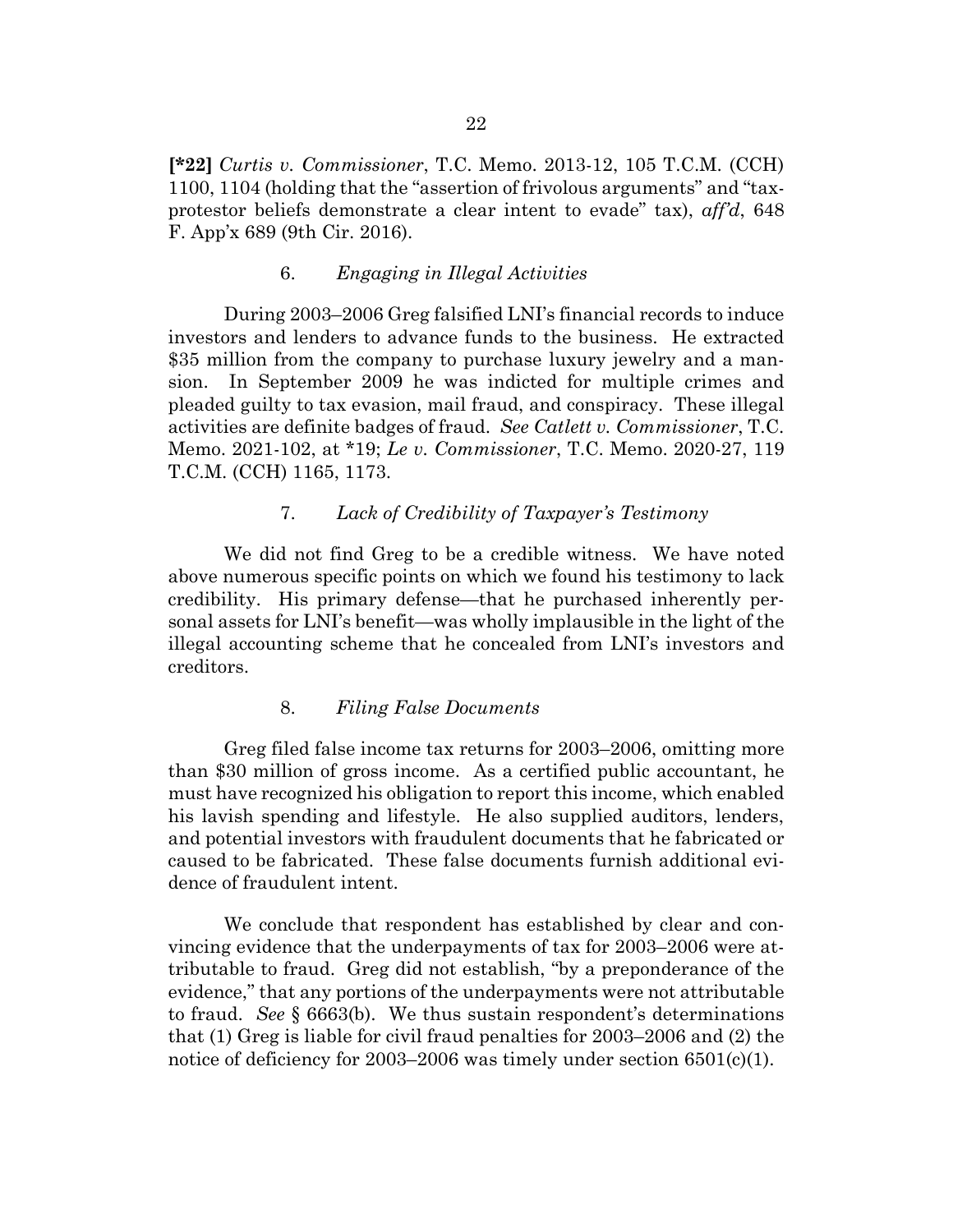#### **[\*23]** III. "*Innocent Spouse" Relief*

Married taxpayers may elect to file a joint Federal income tax return. § 6013(a). After making this election, each spouse is jointly and severally liable for the entire tax due for that year. § 6013(d)(3); *Butler v. Commissioner*, 114 T.C. 276, 282 (2000). But in certain circumstances a spouse who has filed a joint return may seek relief from joint and several liability under section 6015.

Section 6015(b) specifies procedures for relief from liability for all joint filers, and subsection (c) specifies procedures to limit liability for taxpayers who are no longer married or are living separately. Karla is not eligible for relief under subsection (c) because she remains married to, and continues to live with, Greg.[12](#page-22-0) *See* § 6015(c)(3)(A)(i). However, Karla contends that she meets the requirements of subsection (b). She bears the burden of proving that she is entitled to relief. *See* Rule 142(a); *Alt v. Commissioner*, 119 T.C. 306, 311 (2002), *aff'd*, 101 F. App'x 34 (6th Cir. 2004).

Section 6015(b)(1) provides that a requesting spouse shall be relieved of joint and several liability for a particular year if: (1) the requesting spouse filed a joint return, (2) the return contains an understatement of tax attributable to an erroneous item of the nonrequesting spouse, (3) the requesting spouse did not know and had no reason to know about the understatement, (4) it would be inequitable to hold the requesting spouse liable for the deficiency attributable to the understatement, and (5) the requesting spouse's claim for relief is timely. Failure to meet any one of these requirements precludes relief under section 6015(b). *Alt*, 119 T.C. at 313. We find that Karla does not meet the second, third, or fourth requirement.

#### A. *Whether the Understatement is Attributable to Karla*

A requesting spouse is not eligible for relief under section 6015(b) if the understatement of tax is attributable to her own erroneous items.  $\S 6015(b)(1)(B)$ . In this case the understatements arose out of Greg's extraction of funds from LNI, which he used to finance his and Karla's lavish lifestyle. Although Greg directed the scheme, causing LNI to make constructive distributions of property, Karla played a crucial role.

<span id="page-22-0"></span><sup>12</sup> Although Greg was sentenced to 20 years' imprisonment, he was evidently released early. Greg and Karla now share an address in Colorado, and they appeared together for the remote trial.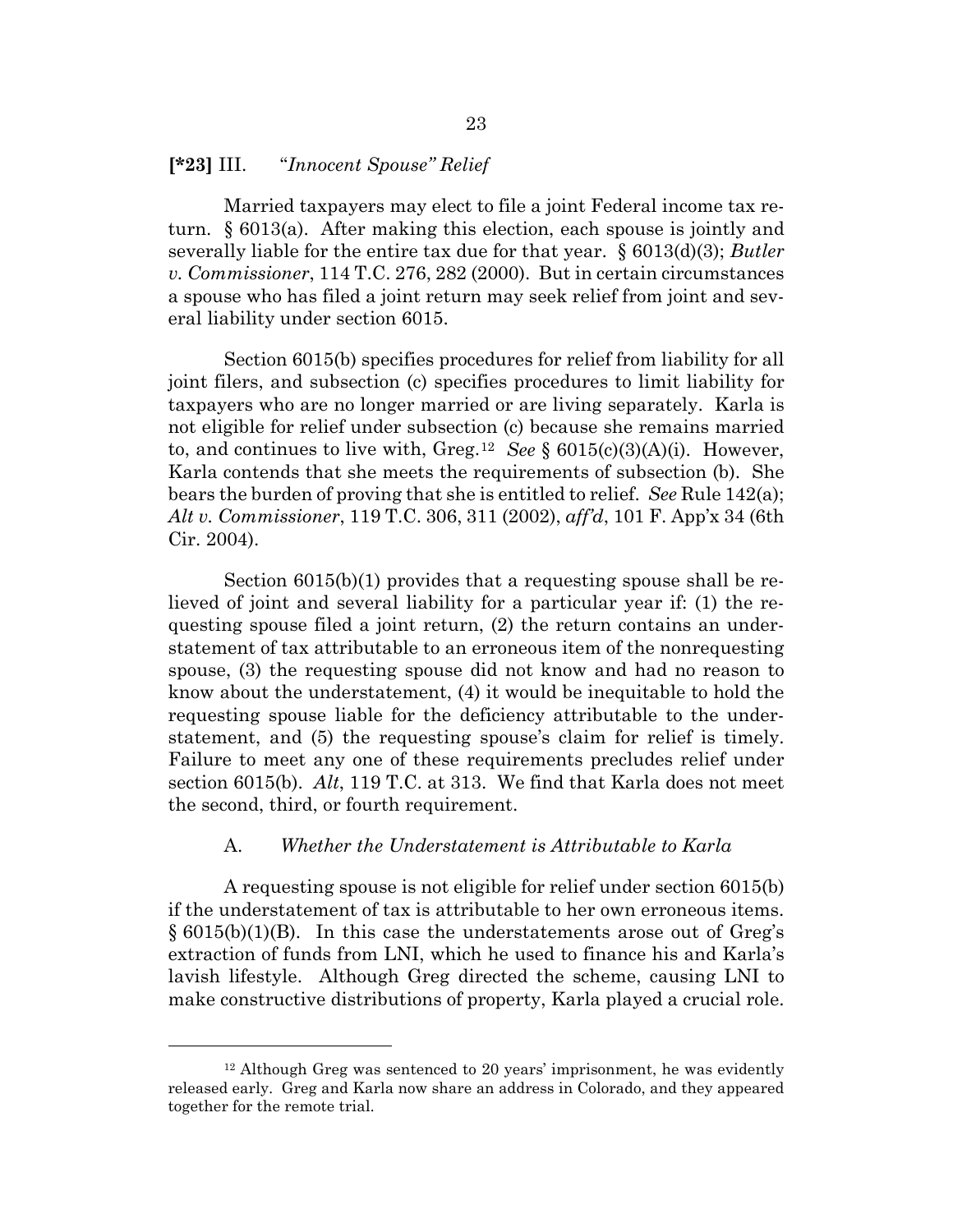**[\*24]** Karla had signature authority over the bank accounts of 2MC, a shell company that Greg deployed to carry out his fraud. One step in the arrangement involved Greg's wiring money from LNI to 2MC. Karla would then draw money from 2MC's accounts to purchase jewelry and to pay for services related to the Podlucky Gate House.

During 2003–2006 Karla signed at least 100 checks on behalf of 2MC. The amounts ranged from \$60 to \$500,000, and the checks were made out to her, Greg, Traditional Jewelers, Blackstone Fine Jewelers, Fine Gems International, and VCA, as well as architects and contractors involved in the Lot 21 construction. Karla signed at least \$6,628,139 in checks during these years. These payments far exceeded the total income that petitioners reported on their joint returns for 2003–2006, which was between between \$350,000 and \$600,000 annually.

At trial Karla conceded that some of the jewelry belonged to her. She stated that Greg had purchased the jewelry after securing a \$5 million investment for LNI in 2000, and that she "assumed [all the jewelry] was being purchased with that \$5 million." She argued that respondent "never differentiated between [her] personal jewelry and the investment jewelry for Le-Nature's."

We did not find this line of argument persuasive. As the person seeking relief from joint and several liability, Karla bears the burden of proving that she is entitled to relief. *See* Rule 142(a); *Alt*, 119 T.C. at 311. Petitioners did not carry their burden to prove that any of the jewelry was "investment jewelry" purchased for LNI's benefit. In any event, it was Karla's responsibility, not respondent's, to "differentiate[] between [her] personal jewelry and the investment jewelry." She did not produce any documents or other information that could enable the Court to determine which (if any) pieces were actually purchased as an investment for LNI.

While Karla may not have acted with fraudulent intent, the evidence shows that the ill-gotten gains were attributable to her, at least in part. She signed more than 100 checks on behalf of 2MC. These checks, made out to jewelry vendors, architects, and contractors, totaled more than \$6 million and benefited her personally. We conclude that Karla has failed to establish that any portion of the understatements is not attributable to her.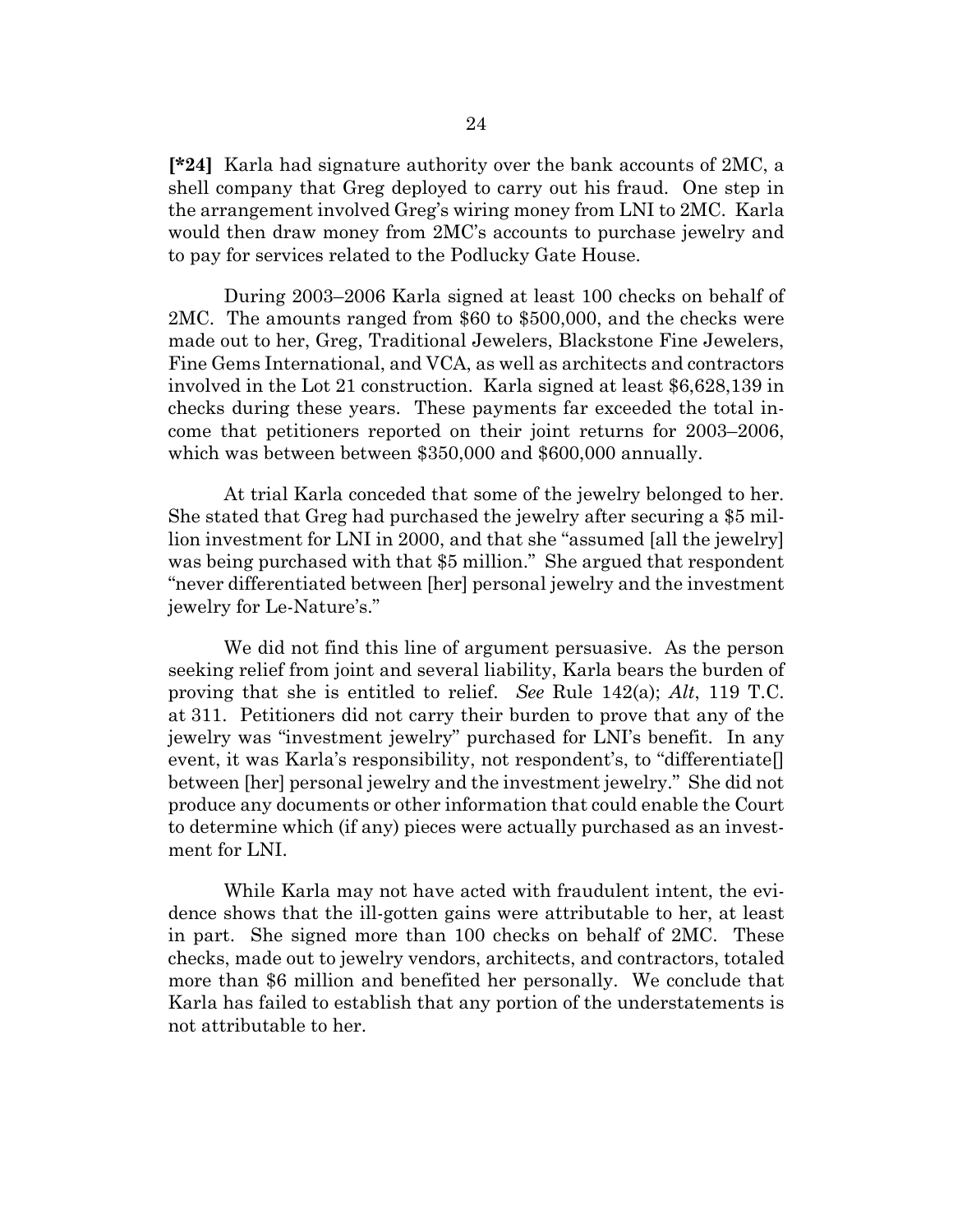#### **[\*25]** B. *Knowledge or Reason to Know*

Section 6015(b)(1)(C) provides that a requesting spouse may be eligible for relief if she establishes that "she did not know, and had no reason to know," about the understatement of tax. The "reason to know" test is subjective. *See Butler*, 114 T.C. at 284. We consider several factors, including the requesting spouse's involvement in the events leading to the understatement and the existence of expenditures that are "lavish or unusual when compared to the family's past income levels." *Ibid.*

As explained above, Karla was directly involved in the transactions that led to the understatements of tax, because she signed more than \$6 million of checks to jewelry vendors and contactors working on their mansion. At trial Karla downplayed her role. Although she acknowledged that she had signed many checks, she said that Greg was "very secretive" and that she did not "kn[o]w the extent of his purchases." She said that she had no "social life outside of church" and "would never ostentatiously wear the sort of pieces [of jewelry] that Greg Podlucky was buying." She testified that, because Greg had stashed most of the jewelry in LNI's secret room, she thought that the jewelry belonged to LNI.

We did not find this testimony credible. VCA's senior vice president of sales (Mr. Nestor) and VCA's director of gem purchasing and special orders (Ms. Vongwattanakit) both testified that they had traveled to Pennsylvania specifically to take Karla's measurements. Indeed, Mr. Nestor testified that Greg "was quite specific about making the pieces a certain size to fit his wife." After sizing Karla's neck, fingers, and wrists, Mr. Nestor and Ms. Vongwattanakit helped petitioners design custom made diamond rings, earrings, bracelets, and necklaces. Petitioners ordered so much jewelry that VCA's employees referred to their stash as the "Podlucky Collection."

Although Greg served as VCA's main point of contact, Mr. Nestor received emails in which Karla specified her jewelry preferences. She wrote in one email that she "like[s] the stones to be the center stars," that "diamond encrusted bangles are not comfortable," and that she "like[s] simple, classic, tailored designs." These are not the observations of a spouse who did not "kn[o]w the extent of [her husband's] purchases."

Ms. Patin, a sales representative for Traditional Jewelers, similarly testified about her business relationship with petitioners. She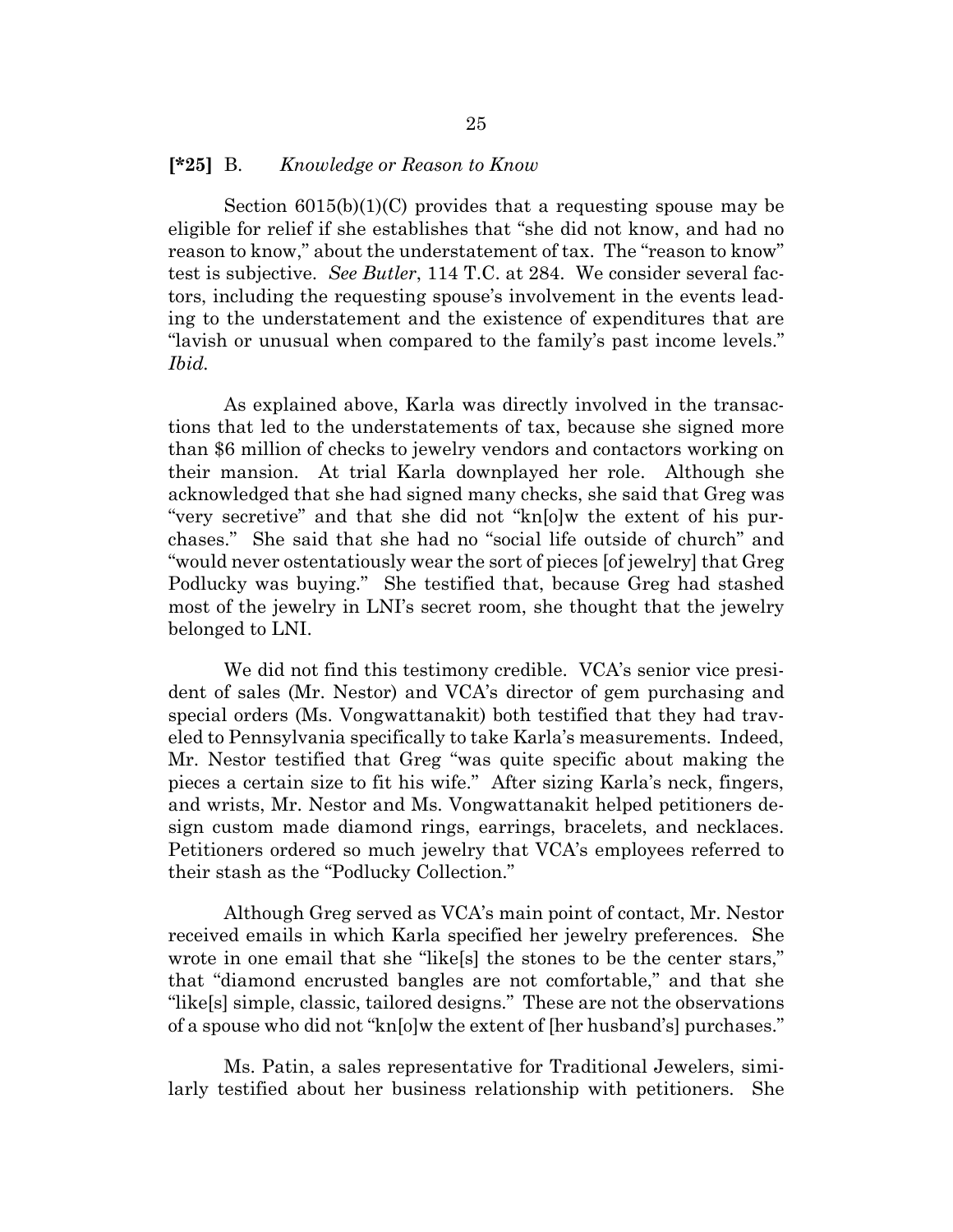**[\*26]** credibly testified that petitioners ordered custom made rings, earrings, bracelets, and necklaces for Karla and that she took Karla's measurements so that the jewelry could be sized to fit her exactly. Although Greg at times ordered men's watches, Ms. Patin testified that the jewelry "was mostly for Karla." During 2003–2006 Karla signed at least 20 checks to Traditional Jewelers, totaling more than \$1,900,000.

These jewelry purchases alone vastly exceeded the income that petitioners reported for 2003–2006, which ranged between \$350,000 and \$600,000. These expenditures were plainly "lavish or unusual when compared to the family's past income levels." *Butler*, 114 T.C. at 284. Considering her husband's purported income, a reasonable person in her position would have questioned their ability to buy all this jewelry, not to mention an \$11 million mansion. *See Price v. Commissioner*, 887 F.2d 959, 965 (9th Cir. 1989) (discussing the requesting spouse's "duty of inquiry"). As we have repeatedly held, "[s]ection 6015 does not protect a spouse who turns a blind eye to facts readily available to her." *Porter v. Commissioner*, 132 T.C. 203, 212 (2009); *see Guth v. Commissioner*, 897 F.2d 441, 444 (9th Cir. 1990) (noting that in unreported income cases the requesting spouse must show that "she had no knowledge of the transactions leading to the understatement"), *aff'g* T.C. Memo. 1987- 522. For all these reasons we conclude that Karla knew or should have known, when signing the 2003–2006 returns, that the returns significantly understated their tax.[13](#page-25-0)

# C. *Equitable Considerations*

Under section  $6015(b)(1)(D)$ , a requesting spouse may be eligible for relief if she establishes, based on "all the facts and circumstances," that it would be "inequitable" to be held liable for the tax. "[T]he equitable factors we consider  $\Box$  under section 6015(b)(1)(D) are the same equitable factors we consider under section 6015(f)." *Alt*, 119 T.C. at 316. We generally consider: (1) marital status, (2) economic hardship, (3) significant benefit, (4) subsequent compliance with Federal tax laws, (5) legal obligation to pay the outstanding tax liability, (6) knowledge or reason to know about the understatement, and (7) mental or physical health. *See* Rev. Proc. 2013-34, § 4.03(2), 2013-43 I.R.B. 397, 400–03 (listing these seven factors for consideration in determining whether

<span id="page-25-0"></span><sup>13</sup> This is not a case where Karla's knowledge is "negated" because of spousal abuse or lack of access to household finances. *Cf. Robinson v. Commissioner*, T.C. Memo. 2020-134, 120 T.C.M. (CCH) 217, 224 (concluding that the spouse's knowledge was negated because her husband "prevented [her] from questioning the payment of tax reported as due").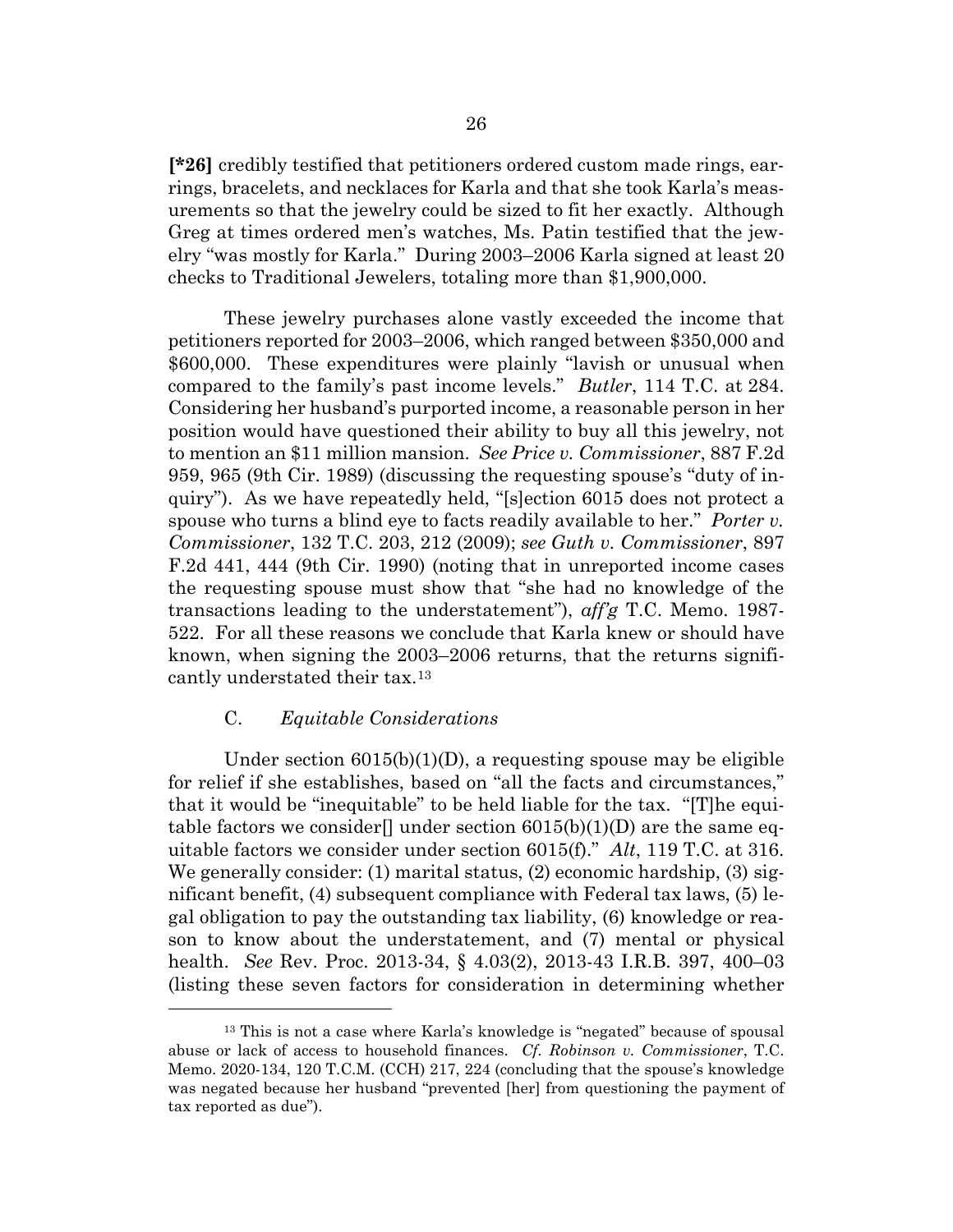**[\*27]** equitable relief should be granted under section 6015(f)); *see also* Treas. Reg. § 1.6015-2(d).[14](#page-26-0)

We find that five of these factors are neutral. But the third and sixth factors weigh heavily against relief. As explained above, Karla knew or had reason to know about the understatements of tax. And she also derived a "significant benefit" from those understatements.

The "significant benefit" factor requires the Court to consider whether the requesting spouse benefited in excess of normal support. *See Robinson*, 120 T.C.M. (CCH) at 224; Rev. Proc. 2013-34, § 4.03(2)(e), 2013-43 I.R.B. at 402. If the understatement enabled the requesting spouse to purchase "luxury assets" or live a "lavish lifestyle," then this factor weighs against relief. Rev. Proc. 2013-34, § 4.03(2)(e), 2013-43 I.R.B. at 402; *see Alt*, 119 T.C. at 314 (finding that the requesting spouse benefited from the understatement where it enabled her to pay for land, antiques, and her child's college tuition).

Petitioners understated their income by \$3,120,163 for 2003, \$7,904,784 for 2004, \$7,184,409 for 2005, and \$13,480,876 for 2006. These understatements enabled them to purchase massive amounts of luxury jewelry and an \$11 million mansion. These were plainly "luxury assets" incident to a "lavish lifestyle," and Karla failed to prove that Greg made all these spending decisions. *See* Rev. Proc. 2013-34, § 4.03(2)(e). Indeed, Karla herself issued more than \$6 million in checks to jewelry vendors and contractors. We find that the "significant benefit" factor weighs heavily against relief.

In sum, we conclude that the "reason to know" and "significant benefit" factors cut decisively against Karla's claim for relief under section 6015(b). No equitable factor (from the revenue procedure or otherwise) weighs in favor of relief. Weighing these seven factors, we conclude that Karla has failed to carry her burden of proving that it would be "inequitable" to be held liable for the tax. Karla is therefore not eligible for relief under section 6015(b). *See Alt*, 119 T.C. at 313 (noting that the section  $6015(b)(1)$  requirements are "conjunctive," and "a

<span id="page-26-0"></span><sup>14</sup> Rev. Proc. 2013-34, which modified and superseded Rev. Proc. 2003-61, 2003- 2 C.B. 296, applies to requests for equitable relief under section 6015(f) that were filed on or after September 16, 2013. Although we are not bound by the guidelines set forth in Rev. Proc. 2013-34, we consult those guidelines in considering whether a taxpayer is entitled to equitable relief under section 6015(f). *See Pullins v. Commissioner*, 136 T.C. 432, 438–39 (2011).